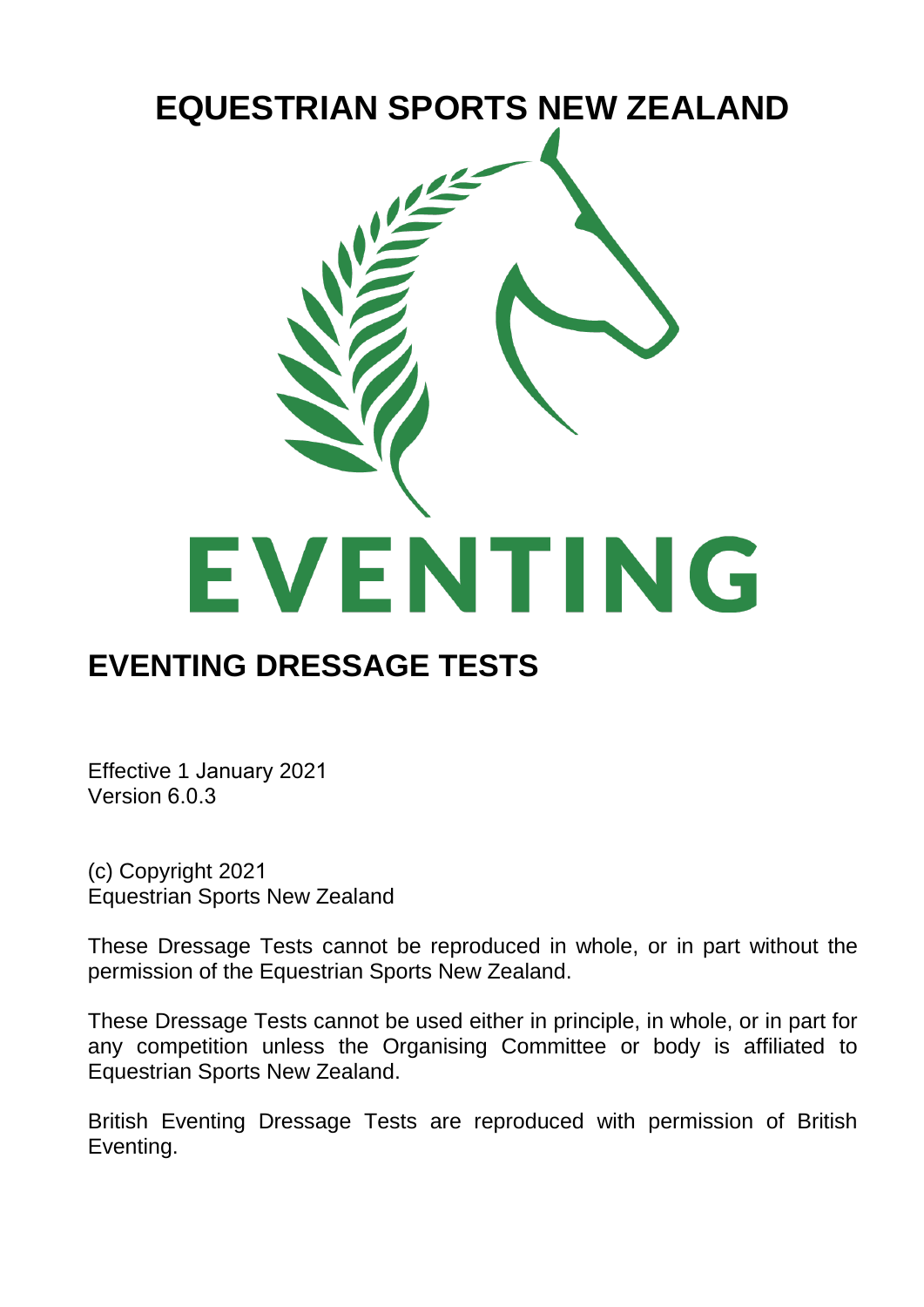#### **Preface**

A review of the Eventing Dressage Tests has resulted in the creation of this set of Tests. The previous set of tests were reviewed and new tests bought in. The new tests are aligned with the FEI (CCI) tests of that level.

| Level                  | <b>Tests</b>             |
|------------------------|--------------------------|
| CCN65-S                | $L1 - L5$                |
| CCN80-S/L              | $L1 - L5$                |
| <b>CCN95-S/L</b>       | $L1 - L5$ , A1 - A4      |
| <b>CCN105-S/L</b>      | A1-A5 & B1, B3, B4       |
| CCN1*-S/L              | $B1 - B5$ & FEI 1*       |
| CCN2*-S/L              | B1-B5 & CCI A&B 2*       |
| CCN <sub>3</sub> *-S/L | $C1 - C4$ & CCI A&B $3*$ |
| CCN4*-S/L              | D1-D2 & CCI A&B 4*       |

#### **Notes:**

- 1. Tests must be carried out entirely from memory, with the exception of CCN65 and CCN80 classes where Tests may be commanded. All movements must follow in the order laid down in the Test.
- 2. The trots must be executed as specified in the Test.
- 3. The permitted bridles are specified in the Test.

Equestrian Sports New Zealand P O Box 6146 Marion Square Wellington 6141 Phone: 04 499 8994 nzef@nzequestrian.org.nz Web site www.nzequestrian.org.nz

Federation Equestre Internationale Web site www.fei.org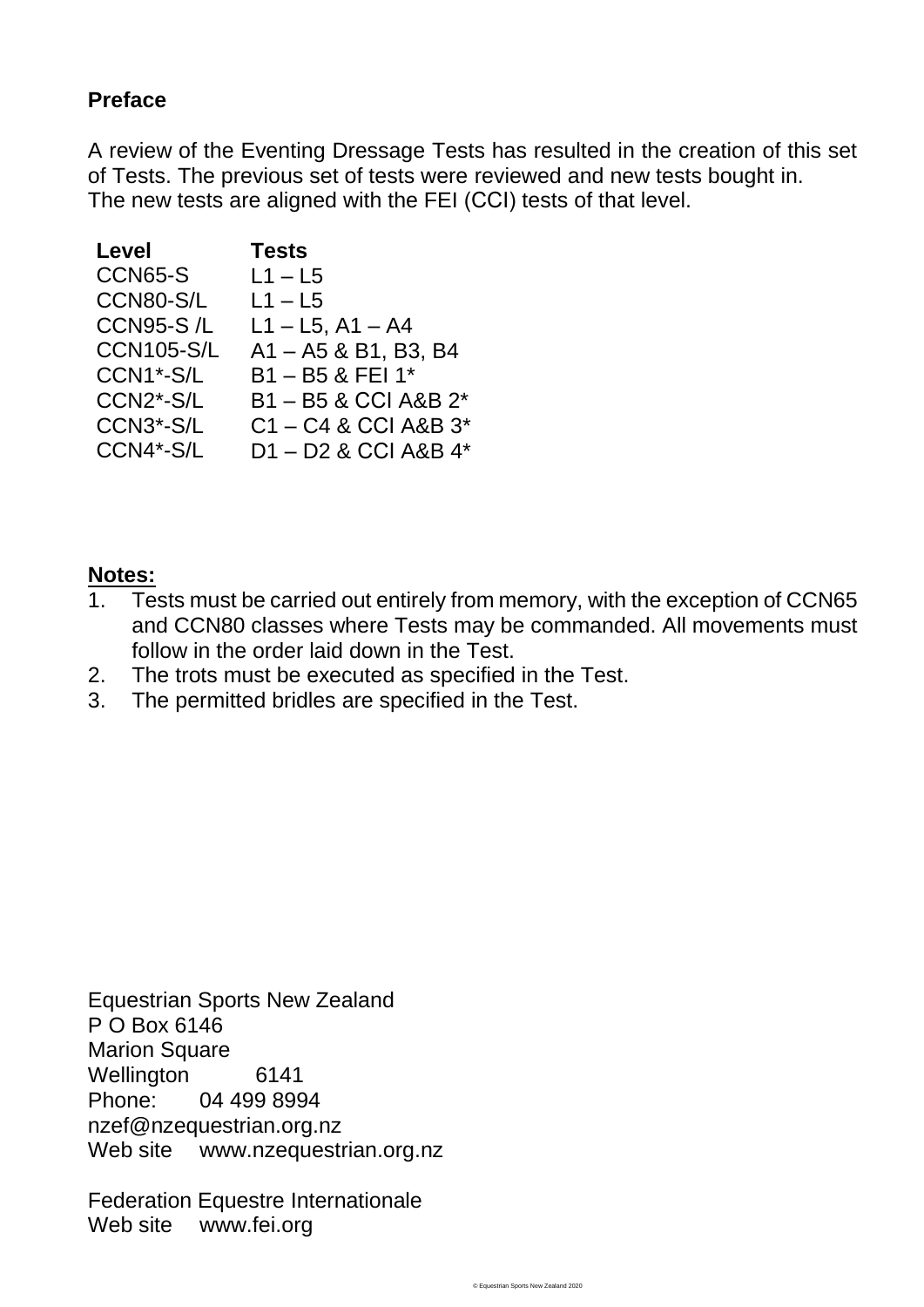8 Good 2 Bad

5 Sufficient

4 Insufficient 9 Very Good 3 Fairly Bad 7 Fairly Good 1 Very Bad 4 Insulficient<br>3 Fairly Bad<br>2 Bad<br>1 Very Bad<br>0 Not Performed

### EQUESTRIAN SPORTS NEW ZEALAND CCN 65, CCN 80, CCN 95

L:1 (2009)

Bridle: Ordinary Snaffle Bridle

Arena: 40 x 20

|                                                                           | Class:                         |                                                                                                                                                   |                     |                 |                |                                                                                      |                |
|---------------------------------------------------------------------------|--------------------------------|---------------------------------------------------------------------------------------------------------------------------------------------------|---------------------|-----------------|----------------|--------------------------------------------------------------------------------------|----------------|
|                                                                           | <b>Movement</b>                | <b>Description</b>                                                                                                                                | Max<br>Marks        | Judges<br>Marks | Coefficient    | Total                                                                                | <b>Remarks</b> |
| 1                                                                         | Α                              | Enter at working trot<br>Proceed down centre line without halting                                                                                 | 10                  |                 |                |                                                                                      |                |
| 2                                                                         | C<br>CA                        | <b>Track left</b><br>Working trot                                                                                                                 | 10                  |                 |                |                                                                                      |                |
| 3                                                                         | Α                              | Working trot half circle left 20m diameter                                                                                                        | 10                  |                 |                |                                                                                      |                |
| 4                                                                         | X                              | Half circle right 20m diameter                                                                                                                    | 10                  |                 |                |                                                                                      |                |
| 5                                                                         | <b>CM</b><br><b>MXK</b>        | Working trot<br>Change rein                                                                                                                       | 10                  |                 |                |                                                                                      |                |
| 6                                                                         | Κ<br><b>FXH</b>                | Working trot<br>Change rein                                                                                                                       | 10                  |                 |                |                                                                                      |                |
| $\overline{7}$                                                            | Between<br>C & M<br>В          | Working canter<br>Circle right 20m diameter                                                                                                       | 10                  |                 |                |                                                                                      |                |
| 8                                                                         | <b>BF</b>                      | Working canter                                                                                                                                    | 10                  |                 |                |                                                                                      |                |
| 9                                                                         | F<br>Α                         | Working trot<br>Medium walk                                                                                                                       | 10                  |                 |                |                                                                                      |                |
| 10                                                                        | ΚB<br><b>BM</b>                | Change rein at free walk on a long rein<br>Medium walk                                                                                            | 10                  |                 | $\overline{c}$ |                                                                                      |                |
| 11                                                                        | M<br>Between<br><b>C&amp;H</b> | Working trot<br>Working canter                                                                                                                    | 10                  |                 |                |                                                                                      |                |
| 12                                                                        | E<br>EK                        | Circle left 20m diameter<br>Working canter                                                                                                        | 10                  |                 |                |                                                                                      |                |
| 13                                                                        | Κ<br>Α<br>AG                   | Working trot<br>Down centre line<br>Working trot                                                                                                  | 10                  |                 |                |                                                                                      |                |
| 14                                                                        | G                              | Halt, Salute                                                                                                                                      | 10                  |                 |                |                                                                                      |                |
|                                                                           |                                | Leave arena at walk at A                                                                                                                          |                     |                 |                |                                                                                      |                |
|                                                                           |                                | <b>Collective marks</b>                                                                                                                           |                     |                 |                |                                                                                      |                |
| 15                                                                        |                                | Paces (Freedom and regularity)                                                                                                                    | 10                  |                 |                |                                                                                      |                |
| 16                                                                        |                                | <b>Impulsion</b> (Desire to move forward, elasticity of the<br>steps, suppleness of back and engagement of the<br>hindquarters)                   | 10                  |                 |                |                                                                                      |                |
| 17                                                                        |                                | Submission (Attention and confidence; harmony,<br>lightness and ease of the movements; acceptance of the<br>bridle and lightness of the forehand) | 10                  |                 |                |                                                                                      |                |
| 18                                                                        |                                | Rider<br>(Position and seat of the rider, correct use of the aids.)                                                                               | 10                  |                 |                |                                                                                      |                |
|                                                                           |                                | <b>TOTAL MARKS</b>                                                                                                                                | 190                 |                 |                |                                                                                      |                |
| <b>Course Errors</b><br>1 <sup>st</sup><br>2 <sup>nd</sup><br>Elimination |                                |                                                                                                                                                   | <b>Total Faults</b> |                 |                |                                                                                      |                |
| <b>FINAL MARK</b>                                                         |                                |                                                                                                                                                   |                     |                 |                |                                                                                      |                |
|                                                                           |                                | <b>PERCENTAGE</b>                                                                                                                                 |                     |                 |                |                                                                                      |                |
| Penalties (100-Percentage)                                                |                                |                                                                                                                                                   |                     |                 |                | Note 1: The trot may be executed "sitting" or "rising" unless specified in the test. |                |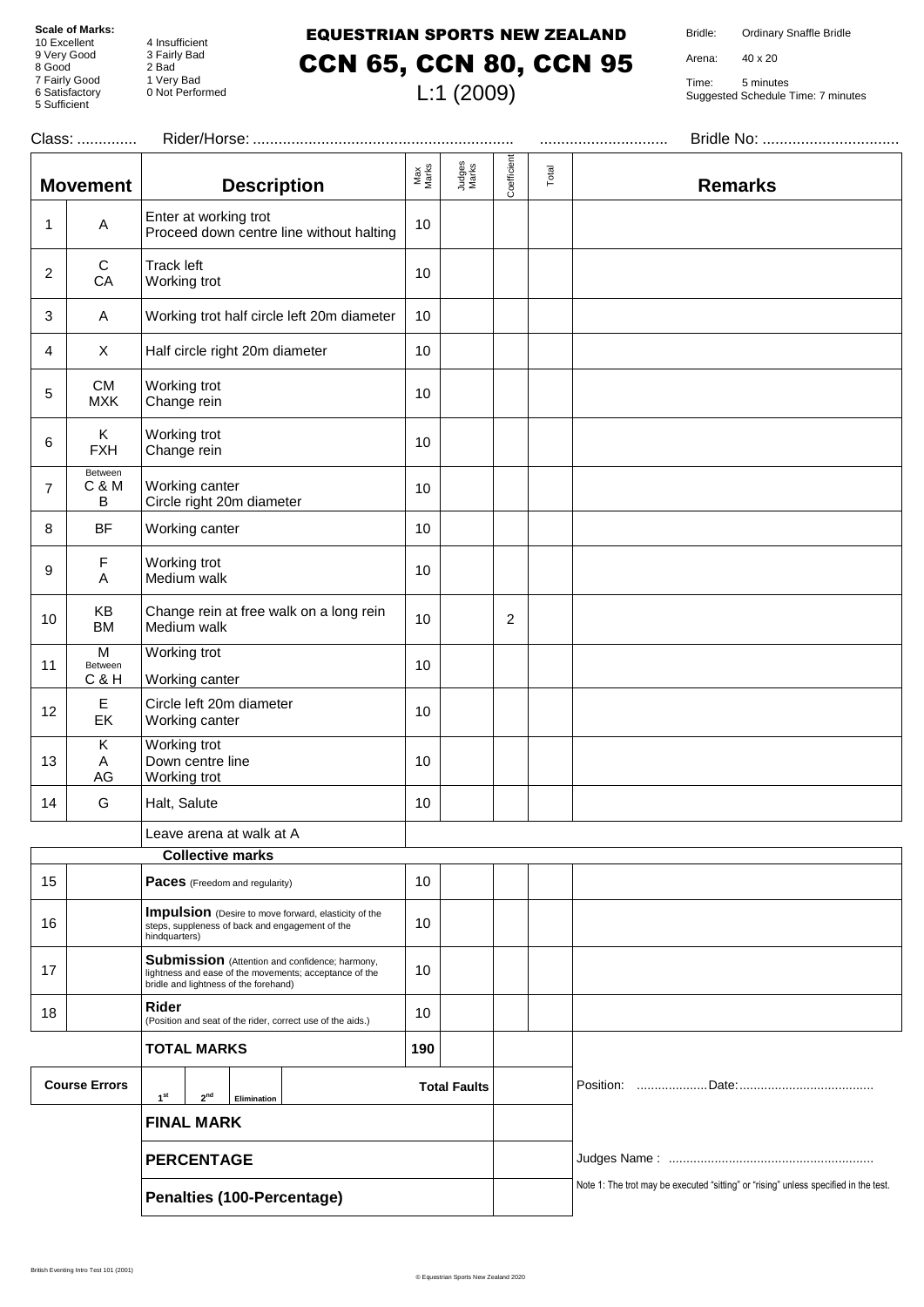8 Good 2 Bad

5 Sufficient

4 Insufficient 9 Very Good 3 Fairly Bad 7 Fairly Good 1 Very Bad 4 Insulficient<br>3 Fairly Bad<br>2 Bad<br>1 Very Bad<br>0 Not Performed

#### EQUESTRIAN SPORTS NEW ZEALAND

Bridle: Ordinary Snaffle Bridle

Arena: 40 x 20

Time: 5 minutes Suggested Schedule Time: 7 minutes

| Class:                     |                      |                                                                                                                                                   | Bridle No:   |                     |             |       |                                                                                      |
|----------------------------|----------------------|---------------------------------------------------------------------------------------------------------------------------------------------------|--------------|---------------------|-------------|-------|--------------------------------------------------------------------------------------|
|                            | <b>Movement</b>      | <b>Description</b>                                                                                                                                | Max<br>Marks | Judges<br>Marks     | Coefficient | Total | <b>Remarks</b>                                                                       |
| 1                          | A<br>С               | Enter at working trot<br>Proceed down centre line without halting<br><b>Track left</b>                                                            | 10           |                     |             |       |                                                                                      |
| 2                          | H                    | Working trot around the arena to F                                                                                                                | 10           |                     |             |       |                                                                                      |
| 3                          | <b>FXH</b>           | Change the rein at working trot                                                                                                                   | 10           |                     |             |       |                                                                                      |
| 4                          | Н                    | Working trot around the arena to A                                                                                                                | 10           |                     |             |       |                                                                                      |
| 5                          | A<br>X & A           | Commence circle right 20m and, on<br>circle between<br>Working canter right                                                                       | 10           |                     |             |       |                                                                                      |
| 6                          | AE<br>E              | Working canter<br>Circle right 20m diameter                                                                                                       | 10           |                     |             |       |                                                                                      |
| 7                          | H<br><b>HCM</b>      | Working trot<br>Working trot                                                                                                                      | 10           |                     |             |       |                                                                                      |
| 8                          | <b>MXK</b><br>KA     | Change the rein<br>Working trot                                                                                                                   | 10           |                     |             |       |                                                                                      |
| 9                          | A<br>X & A           | Commence circle left 20m diameter, and<br>on circle between<br>Working canter left                                                                | 10           |                     |             |       |                                                                                      |
| 10                         | AB<br>B              | Working canter<br>Circle left 20m diameter                                                                                                        | 10           |                     |             |       |                                                                                      |
| 11                         | M<br>C               | Working trot<br>Medium walk                                                                                                                       | 10           |                     |             |       |                                                                                      |
| 12                         | HB<br>B              | Change rein at free walk on a long rein<br>Medium walk                                                                                            | 10           |                     | 2           |       |                                                                                      |
| 13                         | F<br>Α<br>AG         | Working trot<br>Down centre line<br>Working trot                                                                                                  | 10           |                     |             |       |                                                                                      |
| 14                         | G                    | Halt, Salute                                                                                                                                      | 10           |                     |             |       |                                                                                      |
|                            |                      | Leave arena at walk at A                                                                                                                          |              |                     |             |       |                                                                                      |
|                            |                      | <b>Collective marks</b>                                                                                                                           |              |                     |             |       |                                                                                      |
| 15                         |                      | Paces (Freedom and regularity)                                                                                                                    | 10           |                     |             |       |                                                                                      |
| 16                         |                      | <b>Impulsion</b> (Desire to move forward, elasticity of the<br>steps, suppleness of back and engagement of the<br>hindquarters)                   | 10           |                     |             |       |                                                                                      |
| 17                         |                      | Submission (Attention and confidence; harmony,<br>lightness and ease of the movements; acceptance of the<br>bridle and lightness of the forehand) | 10           |                     |             |       |                                                                                      |
| 18                         |                      | Rider<br>(Position and seat of the rider, correct use of the aids.)                                                                               | 10           |                     |             |       |                                                                                      |
|                            |                      | <b>TOTAL MARKS</b>                                                                                                                                | 190          |                     |             |       |                                                                                      |
|                            | <b>Course Errors</b> | 1 <sup>st</sup><br>2 <sup>nd</sup><br>Elimination                                                                                                 |              | <b>Total Faults</b> |             |       |                                                                                      |
| <b>FINAL MARK</b>          |                      |                                                                                                                                                   |              |                     |             |       |                                                                                      |
| <b>PERCENTAGE</b>          |                      |                                                                                                                                                   |              |                     |             |       |                                                                                      |
| Penalties (100-Percentage) |                      |                                                                                                                                                   |              |                     |             |       | Note 1: The trot may be executed "sitting" or "rising" unless specified in the test. |

CCN 65, CCN 80, CCN 95 L:2 (2009)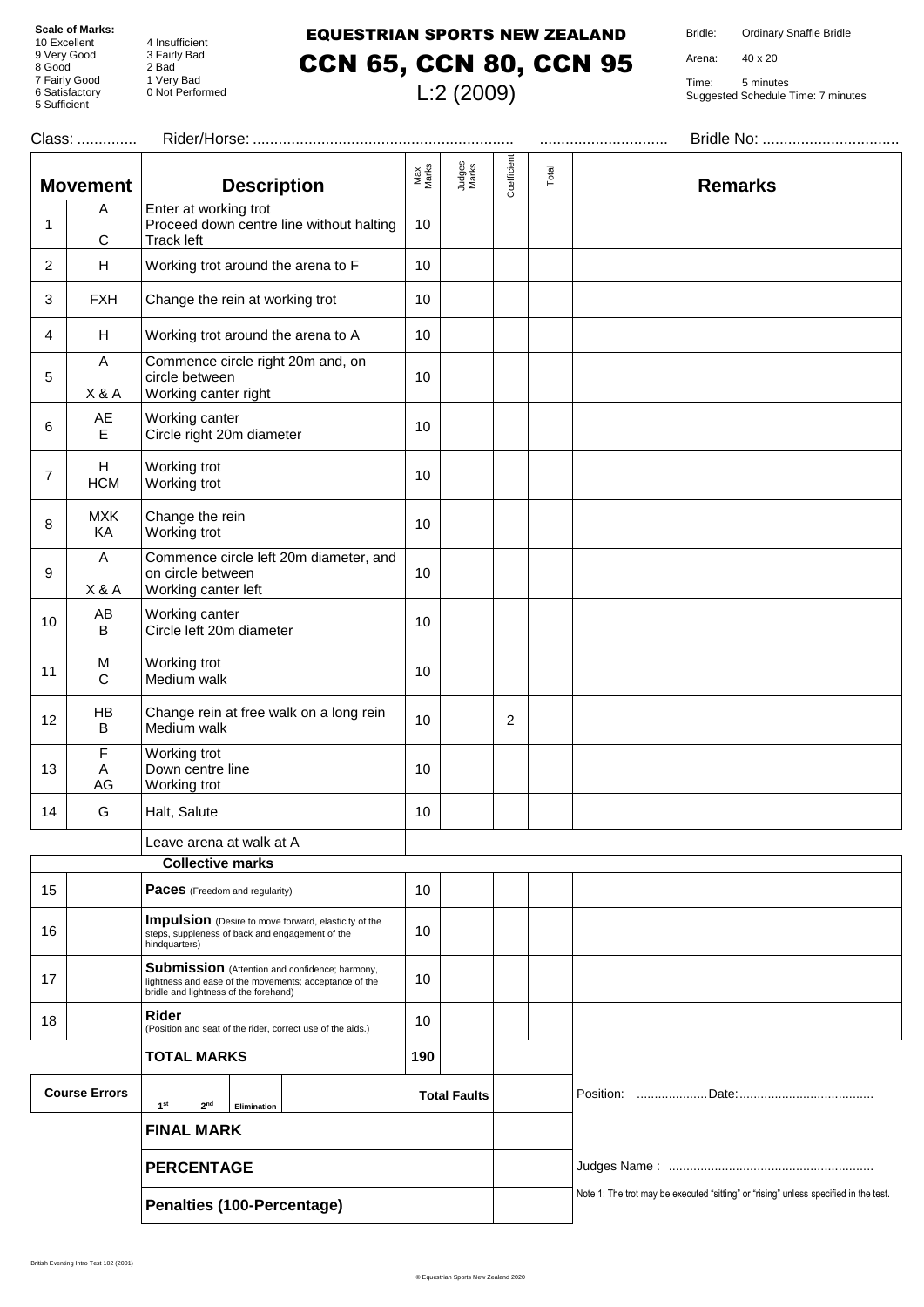8 Good 2 Bad

5 Sufficient

4 Insufficient 9 Very Good 3 Fairly Bad 7 Fairly Good 1 Very Bad 4 Insulficient<br>3 Fairly Bad<br>2 Bad<br>1 Very Bad<br>0 Not Performed

#### EQUESTRIAN SPORTS NEW ZEALAND

Bridle: Ordinary Snaffle Bridle

Arena: 60 x 20

Time: 6 minutes Suggested Schedule Time: 8 minutes

| Class:                     |                              |                                                                                                                                                          |              |                     |                | Bridle No: |                                                                                     |
|----------------------------|------------------------------|----------------------------------------------------------------------------------------------------------------------------------------------------------|--------------|---------------------|----------------|------------|-------------------------------------------------------------------------------------|
|                            | <b>Movement</b>              | <b>Description</b>                                                                                                                                       | Max<br>Marks | Judges<br>Marks     | Coefficient    | Total      | <b>Remarks</b>                                                                      |
| 1                          | A<br>C                       | Enter at working trot<br>Proceed down centre line without halting<br>Track left                                                                          | 10           |                     |                |            |                                                                                     |
| 2                          | S<br><b>SE</b>               | Circle left 20m diameter<br>Working trot                                                                                                                 | 10           |                     |                |            |                                                                                     |
| 3                          | EF                           | Change the rein at working trot                                                                                                                          | 10           |                     |                |            |                                                                                     |
| 4                          | V<br><b>VS</b>               | Circle right 20m diameter<br>Working trot                                                                                                                | 10           |                     |                |            |                                                                                     |
| 5                          | S<br><b>RV</b><br><b>VKA</b> | Half circle 20m diameter to R with<br>transition to walk across the centre line<br>Change the rein free walk on a long rein<br>Medium walk               | 10           |                     | $\overline{2}$ |            |                                                                                     |
| 6                          | Α<br>AFB                     | Working trot and commence 20m circle<br>left with transition to working canter<br>across centre line<br>Working canter                                   | 10           |                     |                |            |                                                                                     |
| $\overline{7}$             | B                            | 20m circle left, between centre line and<br>B working trot                                                                                               | 10           |                     |                |            |                                                                                     |
| 8                          | BH                           | Change the rein in working trot                                                                                                                          | 10           |                     |                |            |                                                                                     |
| 9                          | $\overline{C}$<br><b>CMB</b> | Circle right 20m with transition to working<br>canter at centre line<br>Working canter                                                                   | 10           |                     |                |            |                                                                                     |
| 10                         | $\sf B$                      | Circle right 20m between centre line and<br>B working trot                                                                                               | 10           |                     |                |            |                                                                                     |
| 11                         | BK                           | Change the rein in working trot                                                                                                                          | 10           |                     |                |            |                                                                                     |
| 12                         | A<br>G                       | Down centre line<br>Halt, Salute                                                                                                                         | 10           |                     |                |            |                                                                                     |
|                            |                              | Leave arena at walk at A                                                                                                                                 |              |                     |                |            |                                                                                     |
|                            |                              | <b>Collective marks</b>                                                                                                                                  |              |                     |                |            |                                                                                     |
| 13                         |                              | Paces (Freedom and regularity)                                                                                                                           | 10           |                     |                |            |                                                                                     |
| 14                         |                              | Impulsion (Desire to move forward, elasticity of the<br>steps, suppleness of back and engagement of the<br>hindquarters)                                 | 10           |                     |                |            |                                                                                     |
| 15                         |                              | <b>Submission</b> (Attention and confidence; harmony,<br>lightness and ease of the movements; acceptance of the<br>bridle and lightness of the forehand) | 10           |                     |                |            |                                                                                     |
| 16                         |                              | Rider<br>(Position and seat of the rider, correct use of the aids.)                                                                                      | 10           |                     |                |            |                                                                                     |
|                            |                              | TOTAL MARKS                                                                                                                                              | 170          |                     |                |            |                                                                                     |
|                            | <b>Course Errors</b>         | 1 <sup>st</sup><br>2 <sup>nd</sup><br>Elimination                                                                                                        |              | <b>Total Faults</b> |                |            |                                                                                     |
|                            | <b>FINAL MARK</b>            |                                                                                                                                                          |              |                     |                |            |                                                                                     |
|                            |                              | <b>PERCENTAGE</b>                                                                                                                                        |              |                     |                |            |                                                                                     |
| Penalties (100-Percentage) |                              |                                                                                                                                                          |              |                     |                |            | Note 1: The trot may be executed "sitting" or "rising" unless specfied in the test. |

# CCN 65, CCN 80, CCN 95

## L:3 (2009)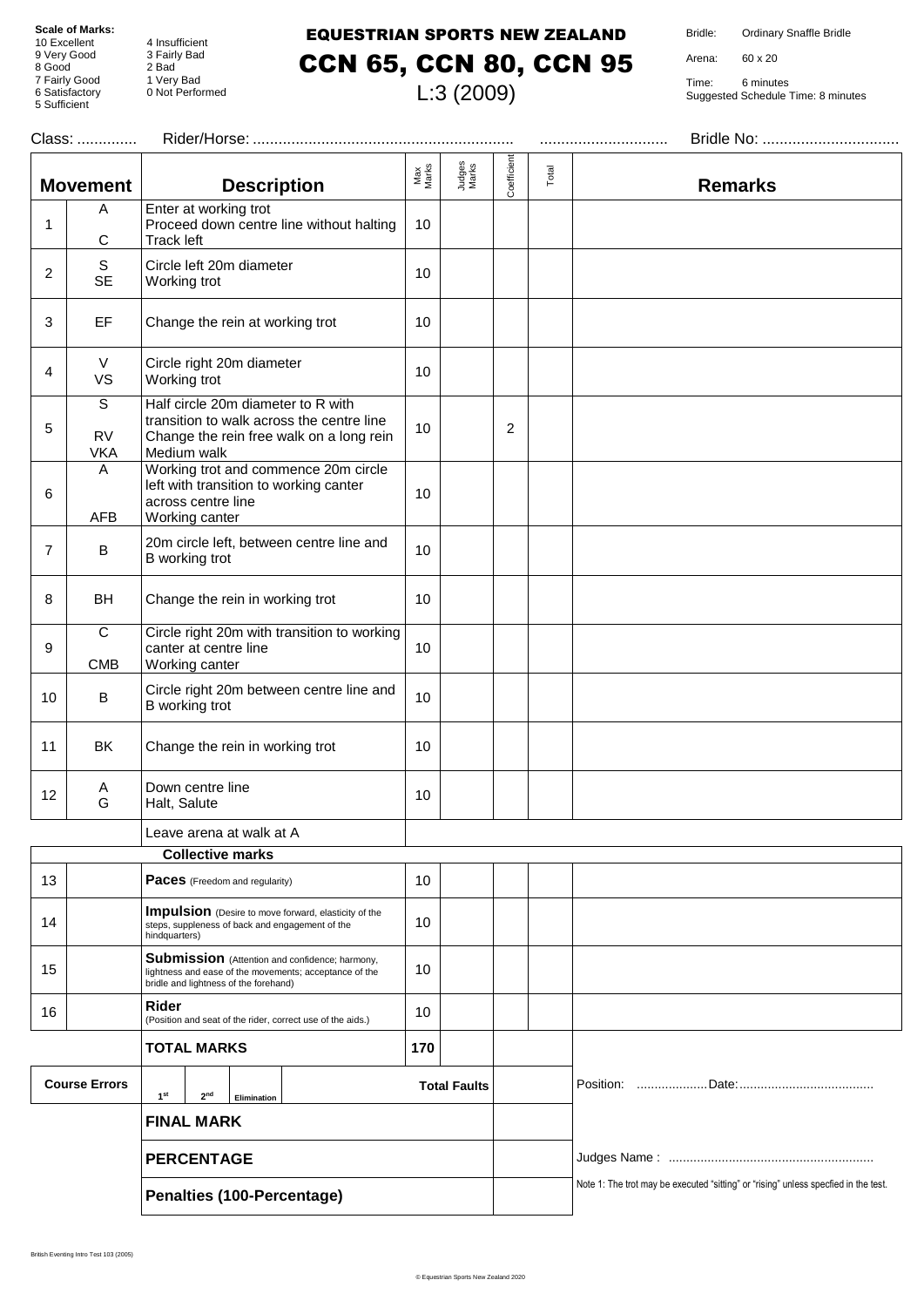8 Good 2 Bad

5 Sufficient

4 Insufficient 9 Very Good 3 Fairly Bad 7 Fairly Good 1 Very Bad 4 Insulficient<br>3 Fairly Bad<br>2 Bad<br>1 Very Bad<br>0 Not Performed

### EQUESTRIAN SPORTS NEW ZEALAND CCN 65, CCN 80, CCN 95

L:4 (2009)

Bridle: Ordinary Snaffle Bridle

Arena: 40 x 20

| Class:                     |                                             |                                                                                                                                                |                 |                     |                |       |                                                                                      |  |
|----------------------------|---------------------------------------------|------------------------------------------------------------------------------------------------------------------------------------------------|-----------------|---------------------|----------------|-------|--------------------------------------------------------------------------------------|--|
|                            | <b>Movement</b>                             | <b>Description</b>                                                                                                                             | Max<br>Marks    | Judges<br>Marks     | Coefficient    | Total | <b>Remarks</b>                                                                       |  |
| 1                          | A<br>С                                      | Enter at working trot and proceed<br>down centre line without halting<br><b>Track left</b>                                                     | 10              |                     |                |       |                                                                                      |  |
| $\overline{2}$             | E                                           | Circle left 15m diameter                                                                                                                       | 10              |                     |                |       |                                                                                      |  |
| 3                          | Α<br>$\mathsf C$                            | Down centre line<br>Track right                                                                                                                | 10              |                     |                |       |                                                                                      |  |
| 4                          | $\overline{B}$<br><b>FAK</b>                | Circle right 15m diameter<br>Working trot                                                                                                      | 10              |                     |                |       |                                                                                      |  |
| 5                          | <b>KXM</b><br>M                             | Change rein<br>Working trot                                                                                                                    | 10              |                     |                |       |                                                                                      |  |
| 6                          | $\mathsf C$                                 | Halt. Immobility 4 seconds<br>Proceed in medium walk                                                                                           | 10              |                     |                |       |                                                                                      |  |
| $\overline{7}$             | HXF<br>F                                    | Change rein at free walk on a long<br>rein<br>Medium walk                                                                                      | 10              |                     | $\overline{2}$ |       |                                                                                      |  |
| 8                          | Between<br><b>F&amp;A</b><br>Between<br>A&K | Working trot<br>Working canter right                                                                                                           | 10              |                     |                |       |                                                                                      |  |
| 9                          | $\mathsf{C}$                                | Circle right 20m diameter                                                                                                                      | 10              |                     |                |       |                                                                                      |  |
| 10                         | <b>MXK</b><br>X                             | Change the rein<br>Working trot                                                                                                                | 10              |                     |                |       |                                                                                      |  |
| 11                         | Between<br>K&A<br><b>ABC</b>                | Working canter left<br>Working canter                                                                                                          | 10              |                     |                |       |                                                                                      |  |
| 12                         | $\mathsf{C}$                                | Circle left 20m diameter                                                                                                                       | 10              |                     |                |       |                                                                                      |  |
| 13                         | <b>HXF</b><br>X                             | Change the rein<br>Working trot                                                                                                                | 10              |                     |                |       |                                                                                      |  |
| 14                         | $X - F$<br>A<br>AG                          | Working trot<br>Down centre line<br>Working trot                                                                                               | 10              |                     |                |       |                                                                                      |  |
| 15                         | G                                           | Halt. Salute                                                                                                                                   | 10 <sup>°</sup> |                     |                |       |                                                                                      |  |
|                            |                                             | Leave arena at walk at A<br><b>Collective marks</b>                                                                                            |                 |                     |                |       |                                                                                      |  |
| 16                         |                                             | <b>Paces</b> (Freedom and regularity)                                                                                                          | 10              |                     |                |       |                                                                                      |  |
| 17                         |                                             | Impulsion (Desire to move forward, elasticity of the<br>steps, suppleness of back and engagement of the<br>hindquarters)                       | 10              |                     |                |       |                                                                                      |  |
| 18                         |                                             | Submission (Attention and confidence, harmony,<br>lightness and ease of movements, acceptance of the bridle<br>and lightness of the forehand.) | 10              |                     |                |       |                                                                                      |  |
| 19                         |                                             | Position and seat of the Rider<br>(Correct use of the aids.)                                                                                   | 10              |                     |                |       |                                                                                      |  |
| <b>TOTAL MARKS</b>         |                                             |                                                                                                                                                | 200             |                     |                |       |                                                                                      |  |
|                            | <b>Course Errors</b>                        | 1 <sup>st</sup><br>2 <sup>nd</sup><br>Elimination                                                                                              |                 | <b>Total Faults</b> |                |       |                                                                                      |  |
| <b>FINAL MARK</b>          |                                             |                                                                                                                                                |                 |                     |                |       |                                                                                      |  |
|                            | <b>PERCENTAGE</b>                           |                                                                                                                                                |                 |                     |                |       |                                                                                      |  |
| Penalties (100-Percentage) |                                             |                                                                                                                                                |                 |                     |                |       | Note 1: The trot may be executed "sitting" or "rising" unless specified in the test. |  |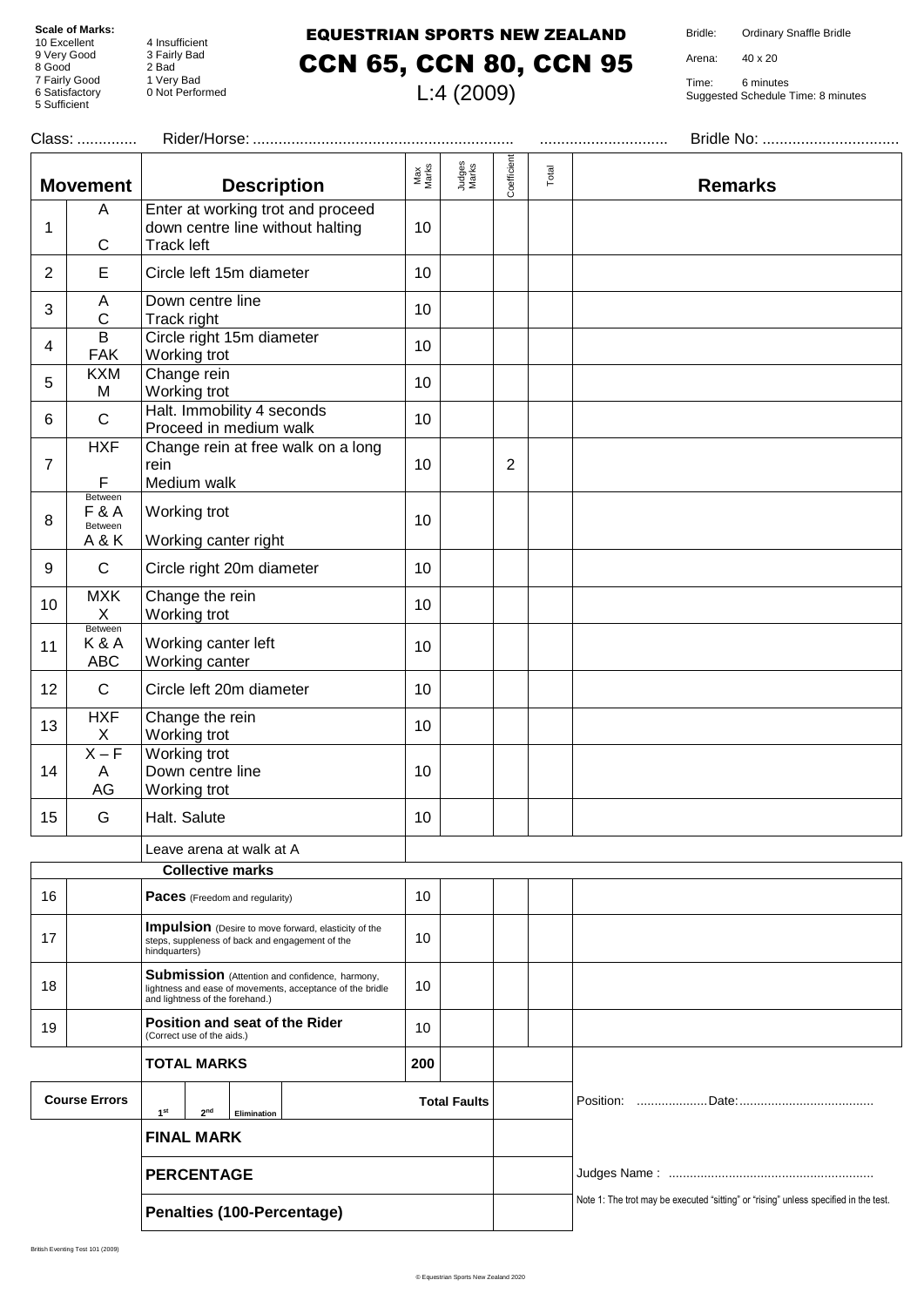9 Very Good<br>8 Good 8 Good 2 Bad

5 Sufficient

4 Insufficient<br>3 Fairly Bad 7 Fairly Good 1 Very Bad 9 Fairly Bad<br>2 Bad<br>1 Very Bad<br>0 Not Performed

#### EQUESTRIAN SPORTS NEW ZEALAND CCN 65, CCN 80, CCN 95

L:5 (2018)

Bridle: Ordinary Snaffle Bridle

Arena: 60 x 20

|                | Class:                            |                                                                                                                                                    |              |                 |                                                                                      |  |
|----------------|-----------------------------------|----------------------------------------------------------------------------------------------------------------------------------------------------|--------------|-----------------|--------------------------------------------------------------------------------------|--|
|                | <b>Movement</b>                   | <b>Description</b>                                                                                                                                 | Max<br>Marks | Judges<br>Marks | <b>Remarks</b>                                                                       |  |
| 1              | Α                                 | Enter at working trot                                                                                                                              | 10           |                 |                                                                                      |  |
| 2              | $\mathbf C$                       | Track right                                                                                                                                        | 10           |                 |                                                                                      |  |
| 3              | $\mathsf{R}$                      | 20 Metre Circle Right                                                                                                                              | 10           |                 |                                                                                      |  |
| 4              | Between<br><b>F&amp;A</b>         | Canter Right                                                                                                                                       | 10           |                 |                                                                                      |  |
| 5              | A                                 | 20 Metre Circle Right                                                                                                                              | 10           |                 |                                                                                      |  |
| 6              | AKVE<br>Between<br><b>E&amp;S</b> | <b>Working Canter</b><br><b>Working Trot</b>                                                                                                       | 10           |                 |                                                                                      |  |
| $\overline{7}$ | $\mathbf C$                       | Medium Walk                                                                                                                                        | 10           |                 |                                                                                      |  |
| 8              | M to E<br>E to V                  | Free Walk on a Long Rein<br>Medium Walk                                                                                                            | 10           |                 |                                                                                      |  |
| 9              | <b>VKAP</b><br>P                  | <b>Working Trot</b><br>20 Metre Circle Left                                                                                                        | 10           |                 |                                                                                      |  |
| 10             | Between<br>M&C                    | <b>Working Canter Left</b>                                                                                                                         | 10           |                 |                                                                                      |  |
| 11             | $\mathbf C$                       | 20 Metre Circle Left                                                                                                                               | 10           |                 |                                                                                      |  |
| 12             | <b>CHSE</b><br>Between<br>E & V   | <b>Working Canter</b><br><b>Working Trot</b>                                                                                                       | 10           |                 |                                                                                      |  |
| 13             | <b>VKA</b><br>A                   | <b>Working Trot</b><br>Turn Down Centre Line                                                                                                       | 10           |                 |                                                                                      |  |
| 14             | X                                 | Halt, Salute                                                                                                                                       | 10           |                 |                                                                                      |  |
|                |                                   | Leave arena at walk on long rein at A                                                                                                              |              |                 |                                                                                      |  |
|                |                                   | <b>Collective marks</b>                                                                                                                            |              |                 |                                                                                      |  |
| 15             |                                   | Paces (Freedom and regularity)                                                                                                                     | 10           |                 |                                                                                      |  |
| 16             |                                   | Impulsion (Desire to move forward, elasticity of the steps, suppleness of<br>back and engagement of the hindquarters)                              | 10           |                 |                                                                                      |  |
| 17             |                                   | <b>Submission</b> (Attention and confidence, harmony, lightness and ease of<br>movements, acceptance of the bridle and lightness of the forehand.) | 10           |                 |                                                                                      |  |
| 18             |                                   | Position and seat of the Rider<br>(Correct use of the aids.)                                                                                       | 10           |                 |                                                                                      |  |
|                |                                   | <b>TOTAL MARKS</b>                                                                                                                                 | 180          |                 |                                                                                      |  |
|                | <b>Course Errors</b>              | <b>Total Faults</b><br>1 <sup>st</sup><br>2 <sup>nd</sup><br>Elimination                                                                           |              |                 |                                                                                      |  |
|                |                                   | <b>FINAL MARK</b>                                                                                                                                  |              |                 |                                                                                      |  |
|                |                                   | Percentage                                                                                                                                         |              |                 |                                                                                      |  |
|                |                                   | Penalties (100-Percentage)                                                                                                                         |              |                 | Note 1: The trot may be executed "sitting" or "rising" unless specified in the test. |  |
|                |                                   |                                                                                                                                                    |              |                 |                                                                                      |  |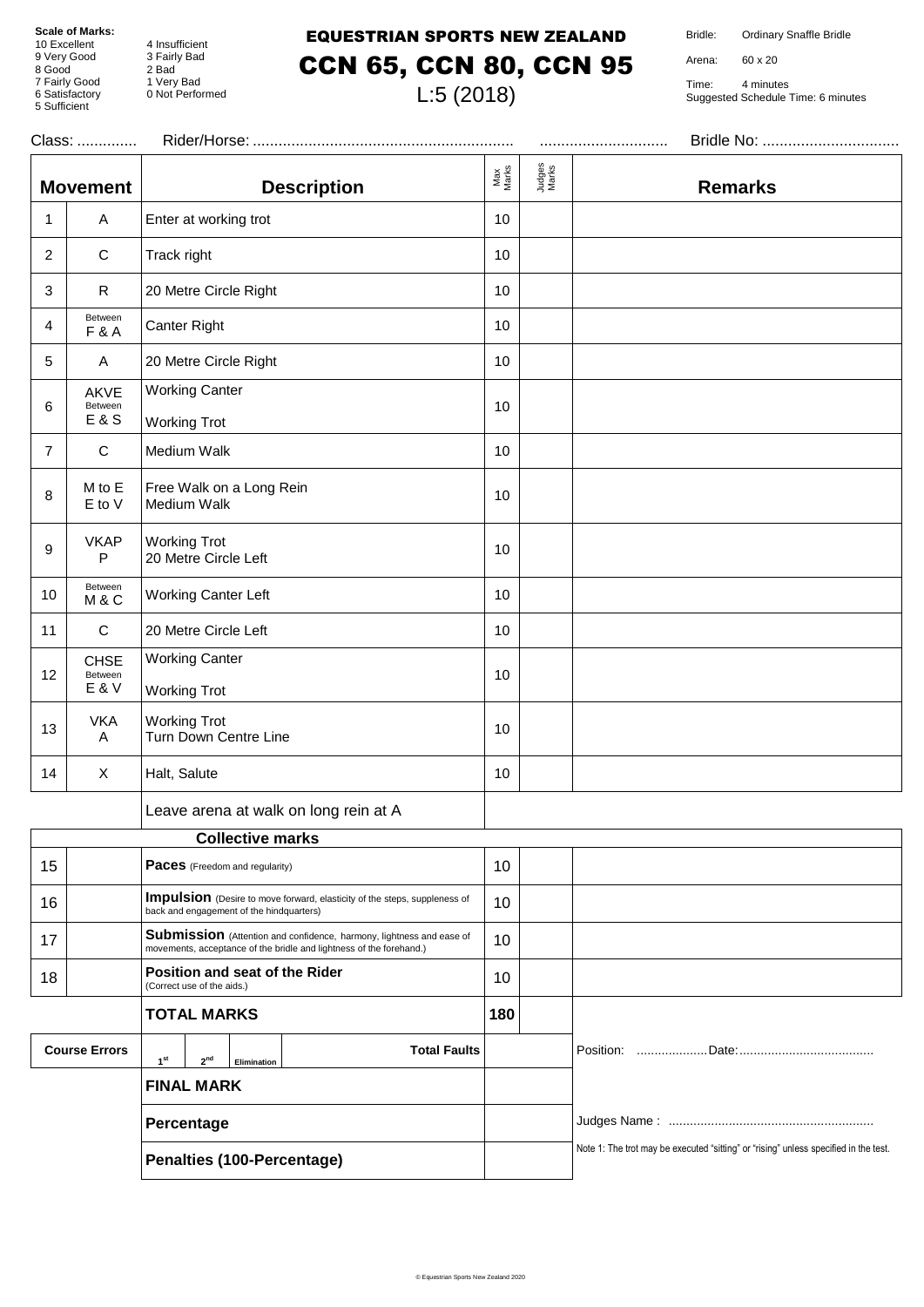8 Good 2 Bad

5 Sufficient

4 Insufficient 9 Very Good 3 Fairly Bad 7 Fairly Good 1 Very Bad 4 Insulficient<br>3 Fairly Bad<br>2 Bad<br>1 Very Bad<br>0 Not Performed

#### EQUESTRIAN SPORTS NEW ZEALAND

### CCN 95, CCN 105

A:1 (2009)

Bridle: Ordinary Snaffle Bridle

Arena: 40 x 20

| Class: |                            |                                                                                                                                                   |                 |                     |             |                                                                                      |                |
|--------|----------------------------|---------------------------------------------------------------------------------------------------------------------------------------------------|-----------------|---------------------|-------------|--------------------------------------------------------------------------------------|----------------|
|        | <b>Movement</b>            | <b>Description</b>                                                                                                                                | Max<br>Marks    | Judges<br>Marks     | Coefficient | Total                                                                                | <b>Remarks</b> |
| 1      | A<br>C                     | Enter working trot and proceed down<br>centre line without halting<br>Track right                                                                 | 10 <sup>1</sup> |                     |             |                                                                                      |                |
| 2      | $\overline{BX}$<br>XE      | Half circle right 10 metres<br>Half circle left 10 metres                                                                                         | 10              |                     |             |                                                                                      |                |
| 3      | <b>KAF</b>                 | Working trot                                                                                                                                      | 10              |                     |             |                                                                                      |                |
| 4      | <b>FXH</b><br>Н            | Change rein and progressively show<br>some lengthened strides<br>Working trot                                                                     | 10              |                     |             |                                                                                      |                |
| 5      | $C - A$                    | Serpentine 3 loops, each loop to go to<br>the side of the arena                                                                                   | 10              |                     |             |                                                                                      |                |
| 6      | <b>KXM</b><br>M            | Change rein and progressively show<br>some lengthened strides<br>Working trot                                                                     | 10 <sup>1</sup> |                     |             |                                                                                      |                |
| 7      | $\mathsf{C}$<br>HB<br>B    | Medium walk<br>Change rein at free walk on a long rein<br>Medium walk                                                                             | 10              |                     | 2           |                                                                                      |                |
| 8      | F<br>Before A              | Working trot<br>Working canter right                                                                                                              | 10 <sup>1</sup> |                     |             |                                                                                      |                |
| 9      | A                          | Circle right 20 metres                                                                                                                            | 10              |                     |             |                                                                                      |                |
| 10     | KEH<br>HM                  | Progressively show some lengthened<br>strides<br>Working canter                                                                                   | 10 <sup>1</sup> |                     |             |                                                                                      |                |
| 11     | <b>MXK</b><br>X<br>Κ       | Change rein<br>Working trot<br>Working canter left                                                                                                | 10              |                     |             |                                                                                      |                |
| 12     | A                          | Circle left 20 metres                                                                                                                             | 10              |                     |             |                                                                                      |                |
| 13     | <b>FBM</b><br>MН           | Progressively show some lengthened<br>strides<br>Working canter                                                                                   | 10              |                     |             |                                                                                      |                |
| 14     | <b>HXF</b><br>X            | Change rein<br>Working trot                                                                                                                       | 10              |                     |             |                                                                                      |                |
| 15     | <b>FA</b><br>A             | Working trot<br>Turn down centre line                                                                                                             | 10              |                     |             |                                                                                      |                |
| 16     | $\mathsf X$                | Halt, Immobility, Salute                                                                                                                          | 10              |                     |             |                                                                                      |                |
|        |                            | Leave arena at walk at A                                                                                                                          |                 |                     |             |                                                                                      |                |
|        |                            | <b>Collective marks</b>                                                                                                                           |                 |                     |             |                                                                                      |                |
| 17     |                            | Paces (Freedom and regularity)                                                                                                                    | 10              |                     |             |                                                                                      |                |
| 18     |                            | <b>Impulsion</b> (Desire to move forward, elasticity of the<br>steps, suppleness of back and engagement of the<br>hindquarters)                   | 10              |                     |             |                                                                                      |                |
| 19     |                            | Submission (Attention and confidence; harmony,<br>lightness and ease of the movements; acceptance of the<br>bridle and lightness of the forehand) | 10              |                     |             |                                                                                      |                |
| 20     |                            | Rider<br>(Position and seat of the rider, correct use of the aids.)                                                                               | 10              |                     |             |                                                                                      |                |
|        |                            | <b>TOTAL MARKS</b>                                                                                                                                | 210             |                     |             |                                                                                      |                |
|        | <b>Course Errors</b>       | 1 <sup>st</sup><br>2 <sup>nd</sup><br>Elimination                                                                                                 |                 | <b>Total Faults</b> |             |                                                                                      |                |
|        |                            | <b>FINAL MARK</b>                                                                                                                                 |                 |                     |             |                                                                                      |                |
|        |                            | <b>PERCENTAGE</b>                                                                                                                                 |                 |                     |             |                                                                                      |                |
|        | Penalties (100-Percentage) |                                                                                                                                                   |                 |                     |             | Note 1: The trot may be executed "sitting" or "rising" unless specified in the test. |                |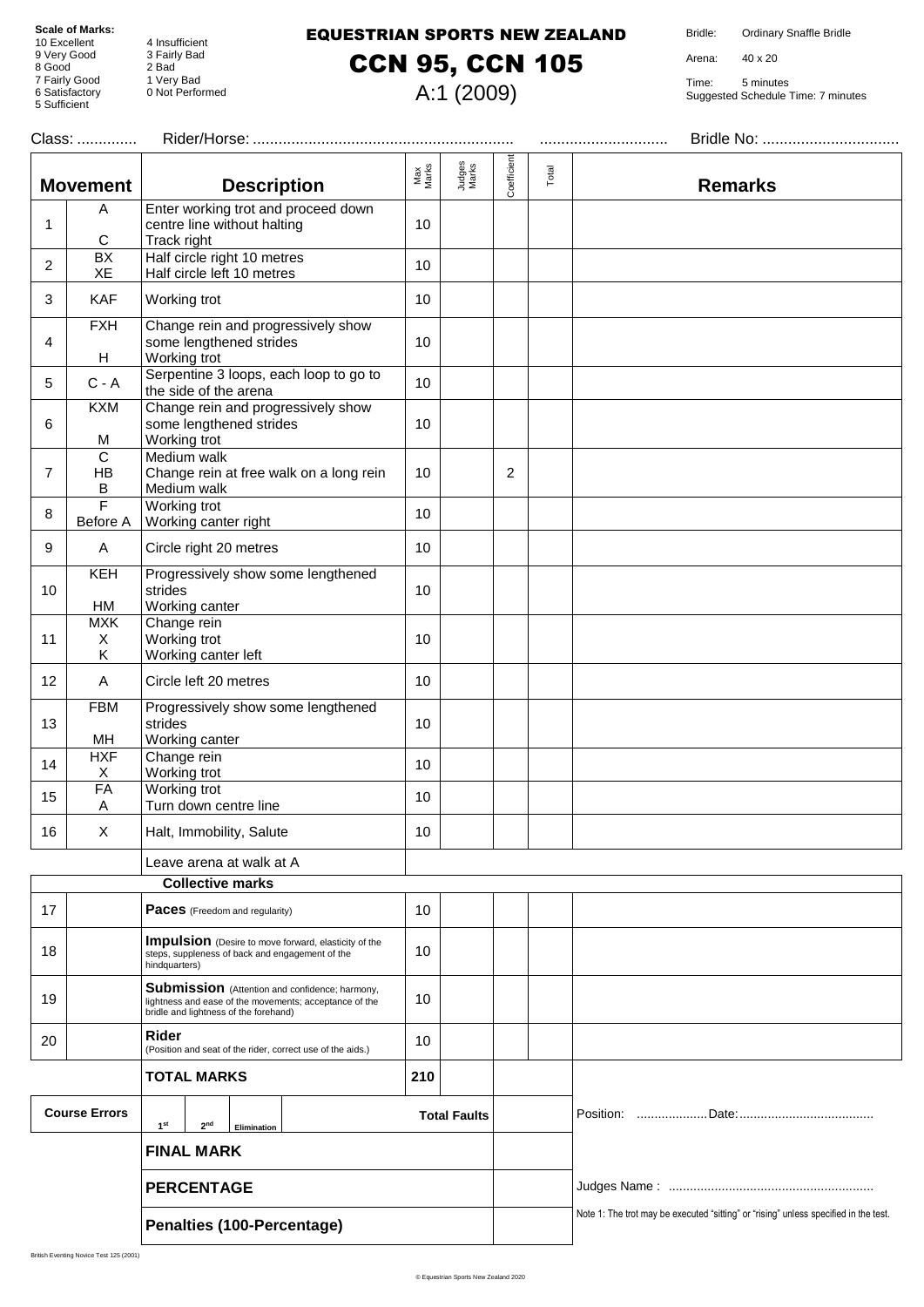8 Good 2 Bad

5 Sufficient

4 Insufficient 9 Very Good 3 Fairly Bad 7 Fairly Good 1 Very Bad 4 Insulficient<br>3 Fairly Bad<br>2 Bad<br>1 Very Bad<br>0 Not Performed

#### EQUESTRIAN SPORTS NEW ZEALAND

### CCN 95, CCN 105

A:2 (2009)

Bridle: Ordinary Snaffle Bridle

Arena: 40 x 20

| Class:         |                                 |                                                                                                                                                    |              |                 |                                                                                      |
|----------------|---------------------------------|----------------------------------------------------------------------------------------------------------------------------------------------------|--------------|-----------------|--------------------------------------------------------------------------------------|
|                | <b>Movement</b>                 | <b>Description</b>                                                                                                                                 | Max<br>Marks | Judges<br>Marks | <b>Remarks</b>                                                                       |
| 1              | A<br>C                          | Enter working trot and proceed down centre line<br>without halting<br><b>Track Right</b>                                                           | 10           |                 |                                                                                      |
| $\overline{2}$ | <b>MXF</b><br><b>FAK</b>        | 10m Loop Working Trot<br><b>Working Trot</b>                                                                                                       | 10           |                 |                                                                                      |
| 3              | KB                              | Change the Rein with a Transition to Walk (3-5 Steps)<br>over Centre Line<br>Proceed Working Trot                                                  | 10           |                 |                                                                                      |
| 4              | <b>BM</b><br>Between<br>M&C     | <b>Working Trot</b><br><b>Working Canter Left</b>                                                                                                  | 10           |                 |                                                                                      |
| 5              | $\mathbf C$                     | Circle Left 20m diameter. Give and Retake the Inside<br>Rein over X (3-5 Strides)                                                                  | 10           |                 |                                                                                      |
| 6              | <b>CHEK</b><br>Κ                | <b>Working Canter Left</b><br><b>Working Trot</b>                                                                                                  | 10           |                 |                                                                                      |
| $\overline{7}$ | AF<br>F<br>В                    | Medium Walk<br>Free Walk on a Long Rein<br>Half circle left 20m to E                                                                               | 10           |                 |                                                                                      |
| 8              | E<br><b>EKA</b>                 | <b>Medium Walk</b><br>Medium Walk (Mark for Medium Walk A-F & E-A)                                                                                 | 10           |                 |                                                                                      |
| 9              | A<br><b>FXM</b><br><b>MCH</b>   | <b>Working Trot</b><br>10m Loop Working Trot<br><b>Working Trot</b>                                                                                | 10           |                 |                                                                                      |
| 10             | HB                              | Change the Rein with a Transition to Walk (3-5 Steps)<br>over Centre Line<br>Proceed Working Trot                                                  | 10           |                 |                                                                                      |
| 11             | BF<br>Between<br><b>F&amp;A</b> | <b>Working Trot</b>                                                                                                                                | 10           |                 |                                                                                      |
| 12             | AKEH                            | <b>Working Canter Right</b><br><b>Working Canter Right</b>                                                                                         | 10           |                 |                                                                                      |
| 13             | $\overline{C}$<br>С             | Circle Right 20m diameter. Give and Retake the<br>Inside Rein over X (3-5 Strides)<br><b>Working Trot</b>                                          | 10           |                 |                                                                                      |
| 14             | <b>CMB</b><br>Β                 | <b>Working Trot</b><br>Turn Right                                                                                                                  | 10           |                 |                                                                                      |
| 15             | E<br><b>EKA</b><br>Α            | <b>Turn Left</b><br><b>Working Trot</b><br>Down Centre Line                                                                                        | 10           |                 |                                                                                      |
| 16             | G                               | Halt, Immobility, Salute                                                                                                                           | 10           |                 |                                                                                      |
|                |                                 | Leave arena at walk on long rein at A                                                                                                              |              |                 |                                                                                      |
|                |                                 | <b>Collective marks</b>                                                                                                                            |              |                 |                                                                                      |
| 17             |                                 | <b>Paces</b> (Freedom and regularity)                                                                                                              | 10           |                 |                                                                                      |
| 18             |                                 | Impulsion (Desire to move forward, elasticity of the steps, suppleness of<br>back and engagement of the hindquarters)                              | 10           |                 |                                                                                      |
| 19             |                                 | <b>Submission</b> (Attention and confidence, harmony, lightness and ease of<br>movements, acceptance of the bridle and lightness of the forehand.) | 10           |                 |                                                                                      |
| 20             |                                 | Position and seat of the Rider<br>(Correct use of the aids.)                                                                                       | 10           |                 |                                                                                      |
|                |                                 | <b>TOTAL MARKS</b>                                                                                                                                 | 200          |                 |                                                                                      |
|                | <b>Course Errors</b>            | <b>Total Faults</b><br>1 <sup>st</sup><br>2 <sup>nd</sup><br>Elimination                                                                           |              |                 |                                                                                      |
|                |                                 | <b>FINAL MARK</b>                                                                                                                                  |              |                 |                                                                                      |
|                |                                 | Percentage                                                                                                                                         |              |                 |                                                                                      |
|                |                                 | Penalties (100-Percentage)                                                                                                                         |              |                 | Note 1: The trot may be executed "sitting" or "rising" unless specified in the test. |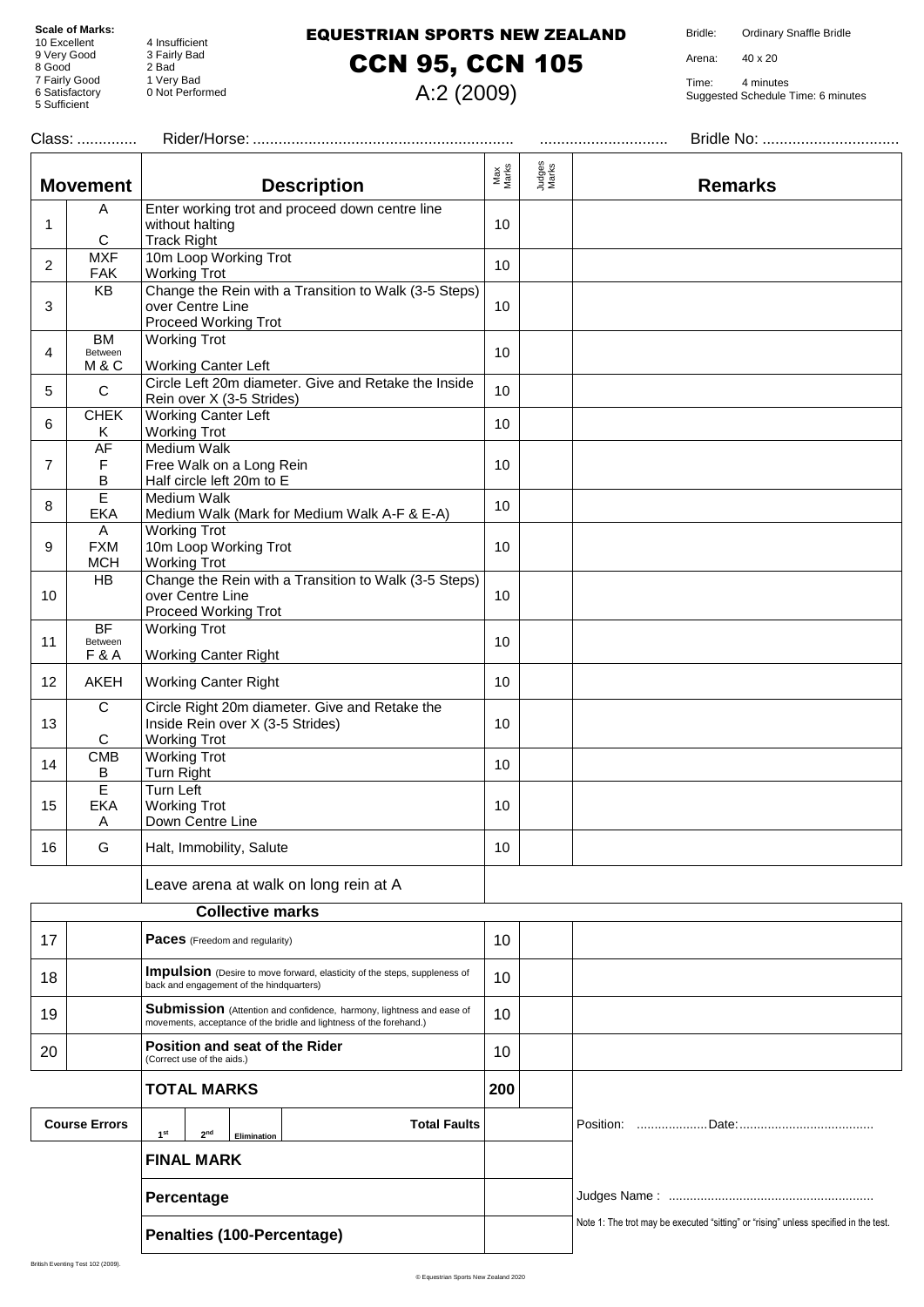8 Good 2 Bad

5 Sufficient

4 Insufficient 9 Very Good 3 Fairly Bad 7 Fairly Good 1 Very Bad 4 Insulficient<br>3 Fairly Bad<br>2 Bad<br>1 Very Bad<br>0 Not Performed

#### EQUESTRIAN SPORTS NEW ZEALAND

### CCN 95, CCN 105

A:3 (2009)

Bridle: Ordinary Snaffle Bridle

Arena: 60 x 20

Time: 4 minutes Suggested Schedule Time: 6 minutes

| Class: |                                        |                                                                                                                                                    |                 |                 |                                                                                      |  |
|--------|----------------------------------------|----------------------------------------------------------------------------------------------------------------------------------------------------|-----------------|-----------------|--------------------------------------------------------------------------------------|--|
|        | <b>Movement</b>                        | <b>Description</b>                                                                                                                                 | Max<br>Marks    | Judges<br>Marks | <b>Remarks</b>                                                                       |  |
| 1      | A<br>С                                 | Enter working trot and proceed down centre line<br>without halting<br><b>Track Left</b>                                                            | 10              |                 |                                                                                      |  |
| 2      | <b>HB</b>                              | Change the Rein                                                                                                                                    | 10              |                 |                                                                                      |  |
| 3      | B                                      | Circle Right Working Trot 15 Metres Diameter                                                                                                       | 10              |                 |                                                                                      |  |
| 4      | BK                                     | Change the Rein With Transition to Walk 3 - 5 Steps<br>Proceed Working Trot                                                                        | 10 <sup>°</sup> |                 |                                                                                      |  |
| 5      | Between<br>K&A                         | <b>Working Canter Left</b>                                                                                                                         | 10              |                 |                                                                                      |  |
| 6      | <b>AFP</b><br>P                        | <b>Working Canter Left</b><br>Circle Left 20 Metres Diameter. Give and Retake<br>Inside Rein past V                                                | 10              |                 |                                                                                      |  |
| 7      | PBI                                    | <b>Working Canter Left</b><br><b>Transition to Working Trot</b>                                                                                    | 10              |                 |                                                                                      |  |
| 8      | <b>IHCM</b><br><b>ME</b>               | <b>Working Trot</b><br>Change the Rein                                                                                                             | 10              |                 |                                                                                      |  |
| 9      | E                                      | Circle Left 15 Metres Diameter                                                                                                                     | 10              |                 |                                                                                      |  |
| 10     | EF                                     | Change the Rein With Transition to Walk 3 - 5 Steps<br>Proceed Working Trot                                                                        | 10              |                 |                                                                                      |  |
| 11     | Between<br><b>F&amp;A</b>              | <b>Working Canter Right</b>                                                                                                                        | 10              |                 |                                                                                      |  |
| 12     | <b>AKV</b><br>V                        | <b>Working Canter Right</b><br>Circle Right 20 Metres Diameter. Give and Retake<br>Inside Rein past P                                              | 10              |                 |                                                                                      |  |
| 13     | <b>VEI</b><br><b>IMC</b><br><b>CHS</b> | <b>Working Canter Right</b><br>Transition to Working Trot<br><b>Working Trot</b><br>Medium Walk                                                    | 10              |                 |                                                                                      |  |
| 14     | $\mathsf S$                            | Circle Left 20 Metres Diameter Free Walk on a Long<br>Rein                                                                                         | 10              |                 |                                                                                      |  |
| 15     | <b>SE</b>                              | Medium Walk (Mark for Medium Walk C - S & S - E)                                                                                                   | 10 <sup>°</sup> |                 |                                                                                      |  |
| 16     | Е<br>V<br>L<br>X                       | <b>Working Trot</b><br>Half Circle Left to L<br>Down Centre Line<br>Halt, Immobility, Salute                                                       | 10              |                 |                                                                                      |  |
|        |                                        | Leave arena at walk on long rein at A                                                                                                              |                 |                 |                                                                                      |  |
|        |                                        | <b>Collective marks</b>                                                                                                                            |                 |                 |                                                                                      |  |
| 17     |                                        | <b>Paces</b> (Freedom and regularity)                                                                                                              | 10              |                 |                                                                                      |  |
| 18     |                                        | Impulsion (Desire to move forward, elasticity of the steps, suppleness of<br>back and engagement of the hindquarters)                              | 10              |                 |                                                                                      |  |
| 19     |                                        | <b>Submission</b> (Attention and confidence, harmony, lightness and ease of<br>movements, acceptance of the bridle and lightness of the forehand.) | 10              |                 |                                                                                      |  |
| 20     |                                        | Position and seat of the Rider<br>(Correct use of the aids.)                                                                                       | 10              |                 |                                                                                      |  |
|        |                                        | <b>TOTAL MARKS</b>                                                                                                                                 | 200             |                 |                                                                                      |  |
|        | <b>Course Errors</b>                   | <b>Total Faults</b><br>1 <sup>st</sup><br>2 <sup>nd</sup><br>Elimination                                                                           |                 |                 |                                                                                      |  |
|        |                                        | <b>FINAL MARK</b>                                                                                                                                  |                 |                 |                                                                                      |  |
|        |                                        | Percentage                                                                                                                                         |                 |                 |                                                                                      |  |
|        |                                        | Penalties (100-Percentage)                                                                                                                         |                 |                 | Note 1: The trot may be executed "sitting" or "rising" unless specified in the test. |  |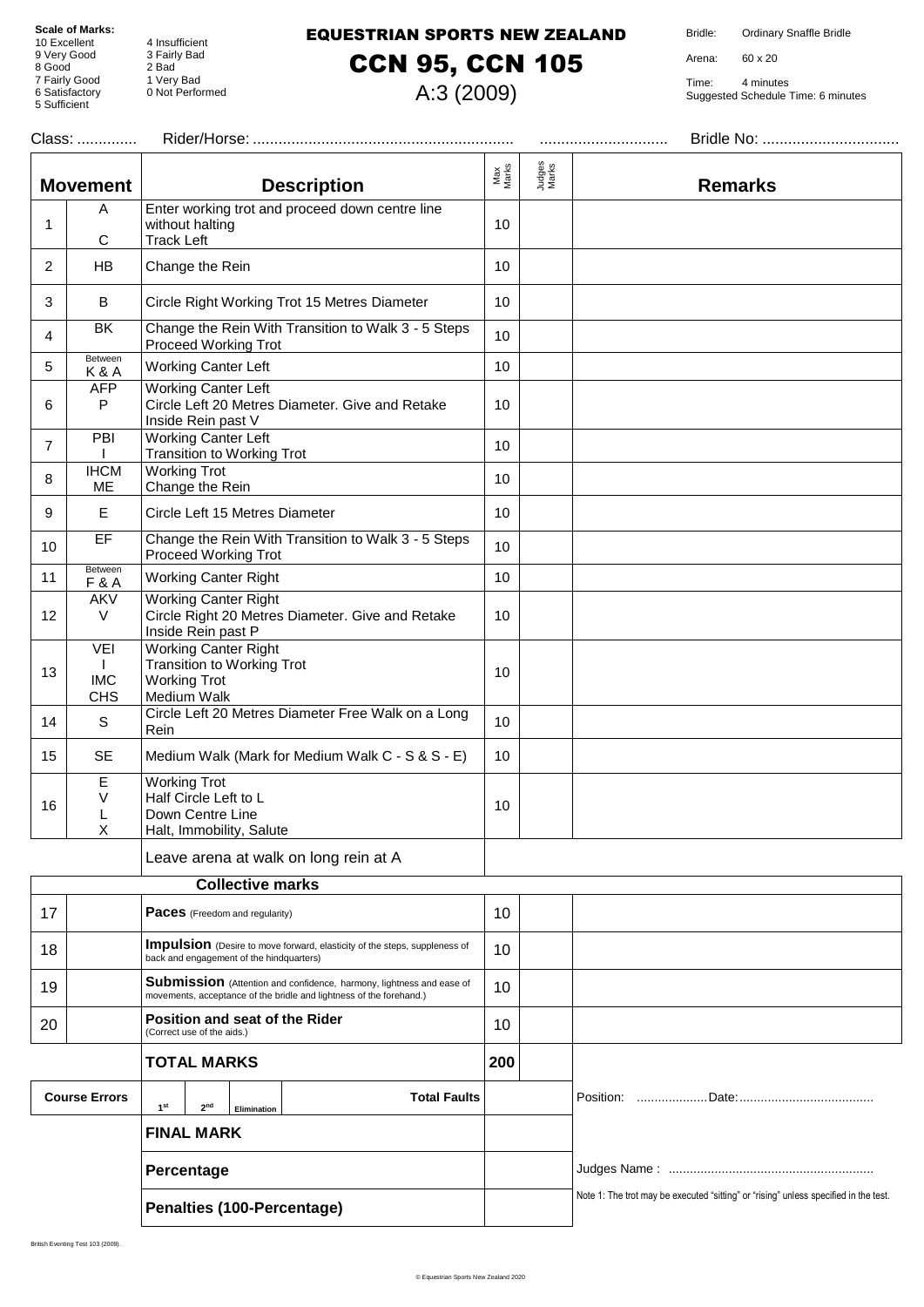8 Good 2 Bad

5 Sufficient

4 Insufficient 9 Very Good 3 Fairly Bad 7 Fairly Good 1 Very Bad 4 Insulficient<br>3 Fairly Bad<br>2 Bad<br>1 Very Bad<br>0 Not Performed

#### EQUESTRIAN SPORTS NEW ZEALAND

CCN 95, CCN 105

A:4 (2009)

Bridle: Ordinary Snaffle Bridle

Arena: 60 x 20

|                            | Class:                         |                                                                                                                                                |                  |                 |                |       |                                                                                      |
|----------------------------|--------------------------------|------------------------------------------------------------------------------------------------------------------------------------------------|------------------|-----------------|----------------|-------|--------------------------------------------------------------------------------------|
|                            | <b>Movement</b>                | <b>Description</b>                                                                                                                             | Max<br>Marks     | Judges<br>Marks | Coefficient    | Total | <b>Remarks</b>                                                                       |
| 1                          | Α<br>С                         | Enter working trot and proceed down centre<br>line without halting<br>Track left                                                               | 10               |                 |                |       |                                                                                      |
| 2                          | HE<br>E<br><b>BR</b>           | Working trot<br>Half circle left 20m diameter to B<br>Working trot                                                                             | 10               |                 |                |       |                                                                                      |
| 3                          | R.<br>PFA                      | Half circle left 15m diameter returning to the<br>track at P<br>Working trot                                                                   | 10               |                 |                |       |                                                                                      |
| 4                          | A                              | Halt. Immobility 5 seconds proceed at working<br>trot                                                                                          | 10               |                 |                |       |                                                                                      |
| 5                          | AKE                            | Working trot                                                                                                                                   | 10               |                 |                |       |                                                                                      |
| 6                          | Ε<br><b>BP</b>                 | Half circle 20m diameter to B<br>Working trot                                                                                                  | 10               |                 |                |       |                                                                                      |
| 7                          | P<br>RC                        | Half circle right 15m diameter returning to the<br>track at R<br>Working trot                                                                  | 10               |                 |                |       |                                                                                      |
| 8                          | C<br>HP<br>PF                  | Medium walk<br>Change rein at free walk on a long rein<br>Medium walk                                                                          | 10               |                 | $\overline{2}$ |       |                                                                                      |
| 9                          | F<br>A<br><b>AKVES</b>         | Working trot<br>Circle right 20m diameter with transition to<br>working canter between A and the centre line<br>Working canter                 | 10               |                 |                |       |                                                                                      |
| 10                         | S                              | Half circle 20m diameter to R with transition to<br>trot on centre line                                                                        | 10 <sup>1</sup>  |                 |                |       |                                                                                      |
| 11                         | <b>RB</b><br>B<br>Е<br>EA      | Working trot<br>Turn right<br>Track left<br>Working trot                                                                                       | 10               |                 |                |       |                                                                                      |
| 12                         | Α<br><b>AFPBR</b>              | Circle left 20m diameter with transition to<br>working canter between A and the centre line<br>Working canter                                  | 10               |                 |                |       |                                                                                      |
| 13                         | $\mathsf{R}$                   | Half circle left 20m to S transition to trot on<br>centre line                                                                                 | 10 <sup>10</sup> |                 |                |       |                                                                                      |
| 14                         | SE<br>Е<br>X<br>B<br><b>BA</b> | Working trot<br>Turn left<br>Halt. Immobility. Proceed working trot.<br>Track right<br>Working trot                                            | 10               |                 |                |       |                                                                                      |
| 15                         | A<br>X                         | Down centre line<br>Halt. Immobility. Salute                                                                                                   | 10               |                 |                |       |                                                                                      |
|                            |                                | Leave arena at walk at A                                                                                                                       |                  |                 |                |       |                                                                                      |
|                            |                                | <b>Collective marks</b>                                                                                                                        |                  |                 |                |       |                                                                                      |
| 16                         |                                | <b>Paces</b> (Freedom and regularity)                                                                                                          | 10               |                 |                |       |                                                                                      |
| 17                         |                                | <b>Impulsion</b> (Desire to move forward, elasticity of the<br>steps, suppleness of back and engagement of the<br>hindquarters)                | 10               |                 |                |       |                                                                                      |
| 18                         |                                | Submission (Attention and confidence, harmony,<br>lightness and ease of movements, acceptance of the bridle<br>and lightness of the forehand.) | 10               |                 |                |       |                                                                                      |
| 19                         |                                | Position and seat of the Rider<br>(Correct use of the aids.)                                                                                   | 10               |                 |                |       |                                                                                      |
|                            |                                | <b>TOTAL MARKS</b>                                                                                                                             | 200              |                 |                |       |                                                                                      |
|                            | <b>Course Errors</b>           | <b>Total Faults</b><br>1 <sup>st</sup><br>2 <sup>nd</sup><br>Elimination                                                                       |                  |                 |                |       |                                                                                      |
|                            |                                | <b>FINAL MARK</b>                                                                                                                              |                  |                 |                |       |                                                                                      |
|                            |                                | <b>PERCENTAGE</b>                                                                                                                              |                  |                 |                |       |                                                                                      |
| Penalties (100-Percentage) |                                |                                                                                                                                                |                  |                 |                |       | Note 1: The trot may be executed "sitting" or "rising" unless specified in the test. |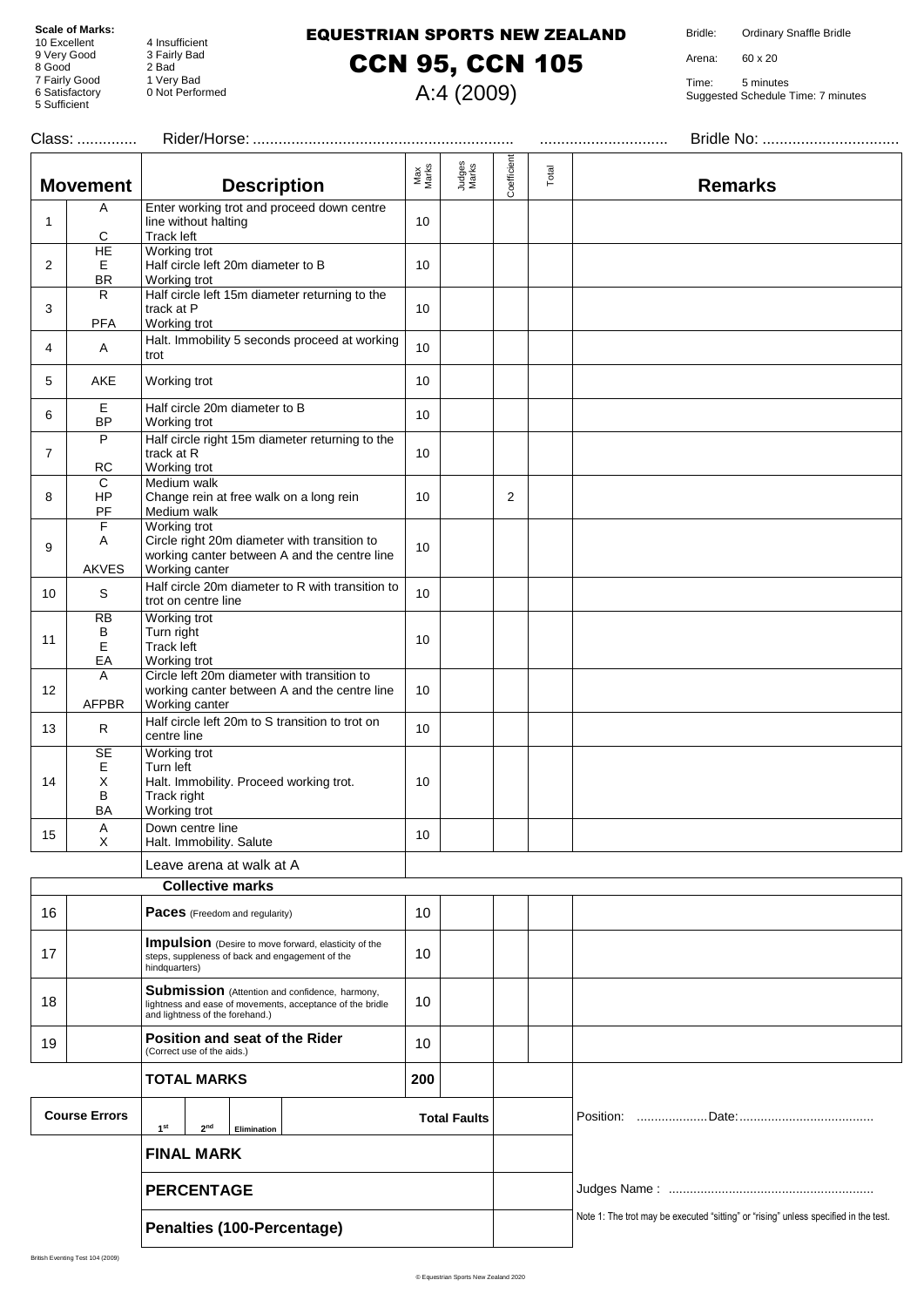8 Good 2 Bad

5 Sufficient

10 Excellent 4 Insufficient 9 Very Good 3 Fairly Bad 7 Fairly Good 1 Very Bad 6 Satisfactory 0 Not Performed

#### EQUESTRIAN SPORTS NEW ZEALAND

CCN 105

A:5 (2018)

Bridle: Ordinary Snaffle Bridle

Arena: 60 x 20

Time: 4 min 30 sec Suggested Schedule Time: 6 min 30 sec

|    | Class:                     |                                                                                                                                             |              |                 |                                                                                      |
|----|----------------------------|---------------------------------------------------------------------------------------------------------------------------------------------|--------------|-----------------|--------------------------------------------------------------------------------------|
|    | <b>Movement</b>            | <b>Description</b>                                                                                                                          | Max<br>Marks | Judges<br>Marks | <b>Remarks</b>                                                                       |
| 1  | A<br>$\mathsf C$           | <b>Enter Working Trot</b><br><b>Track Right</b>                                                                                             | 10           |                 |                                                                                      |
| 2  | B<br>X                     | Turn right<br>20 Metre Circle Right                                                                                                         | 10           |                 |                                                                                      |
| 3  | Over<br>X                  | Show 3 to 5 Walk Steps<br>Proceed Working Trot                                                                                              | 10           |                 |                                                                                      |
| 4  | X<br><b>XEK</b>            | 20 Metre Circle Left Working Trot<br><b>Working Trot</b>                                                                                    | 10           |                 |                                                                                      |
| 5  | Between<br>K&A             | <b>Working Canter Left</b>                                                                                                                  | 10           |                 |                                                                                      |
| 6  | B                          | 15 Metre Circle Left                                                                                                                        | 10           |                 |                                                                                      |
| 7  | Between<br><b>B&amp;M</b>  | Half 15 Metre Circle returning to the track between B<br>and F                                                                              | 10           |                 |                                                                                      |
| 8  | $\mathsf F$<br>Κ           | <b>Working Trot</b><br>Medium Walk                                                                                                          | 10           |                 |                                                                                      |
| 9  | E to M<br>M                | Free Walk on a Long Rein<br>Medium walk                                                                                                     | 10           |                 |                                                                                      |
| 10 | $\mathbf C$<br><b>HXF</b>  | <b>Working Trot</b><br>Change the rein                                                                                                      | 10           |                 |                                                                                      |
| 11 | Between<br><b>F&amp;A</b>  | Working Canter Right                                                                                                                        | 10           |                 |                                                                                      |
| 12 | Е                          | 15 Metre Circle Right                                                                                                                       | 10           |                 |                                                                                      |
| 13 | Between<br>E & H           | Half 15 Metre Circle returning to the track between E<br>and K                                                                              | 10           |                 |                                                                                      |
| 14 | <b>KAFB</b>                | <b>Working Trot</b>                                                                                                                         | 10           |                 |                                                                                      |
| 15 | B to E<br><b>EKA</b>       | Half 20 Metre Circle Allowing the Horse to Stretch<br>Down<br>Working trot                                                                  | 10           |                 |                                                                                      |
| 16 | A<br>X                     | Turn Down Centre Line<br>Halt, Salute                                                                                                       | 10           |                 |                                                                                      |
|    |                            | Leave arena at walk on long rein at A                                                                                                       |              |                 |                                                                                      |
|    |                            | <b>Collective marks</b>                                                                                                                     |              |                 |                                                                                      |
| 17 |                            | <b>Paces</b> (Freedom and regularity)                                                                                                       | 10           |                 |                                                                                      |
| 18 |                            | Impulsion (Desire to move forward, elasticity of the steps, suppleness of<br>back and engagement of the hindquarters)                       | 10           |                 |                                                                                      |
| 19 |                            | Submission (Attention and confidence, harmony, lightness and ease of<br>movements, acceptance of the bridle and lightness of the forehand.) | 10           |                 |                                                                                      |
| 20 |                            | Position and seat of the Rider<br>(Correct use of the aids.)                                                                                | 10           |                 |                                                                                      |
|    |                            | <b>TOTAL MARKS</b>                                                                                                                          | 200          |                 |                                                                                      |
|    | <b>Course Errors</b>       | <b>Total Faults</b><br>1 <sup>st</sup><br>2 <sup>nd</sup><br>Elimination                                                                    |              |                 |                                                                                      |
|    |                            | <b>FINAL MARK</b>                                                                                                                           |              |                 |                                                                                      |
|    | Percentage                 |                                                                                                                                             |              |                 |                                                                                      |
|    | Penalties (100-Percentage) |                                                                                                                                             |              |                 | Note 1: The trot may be executed "sitting" or "rising" unless specified in the test. |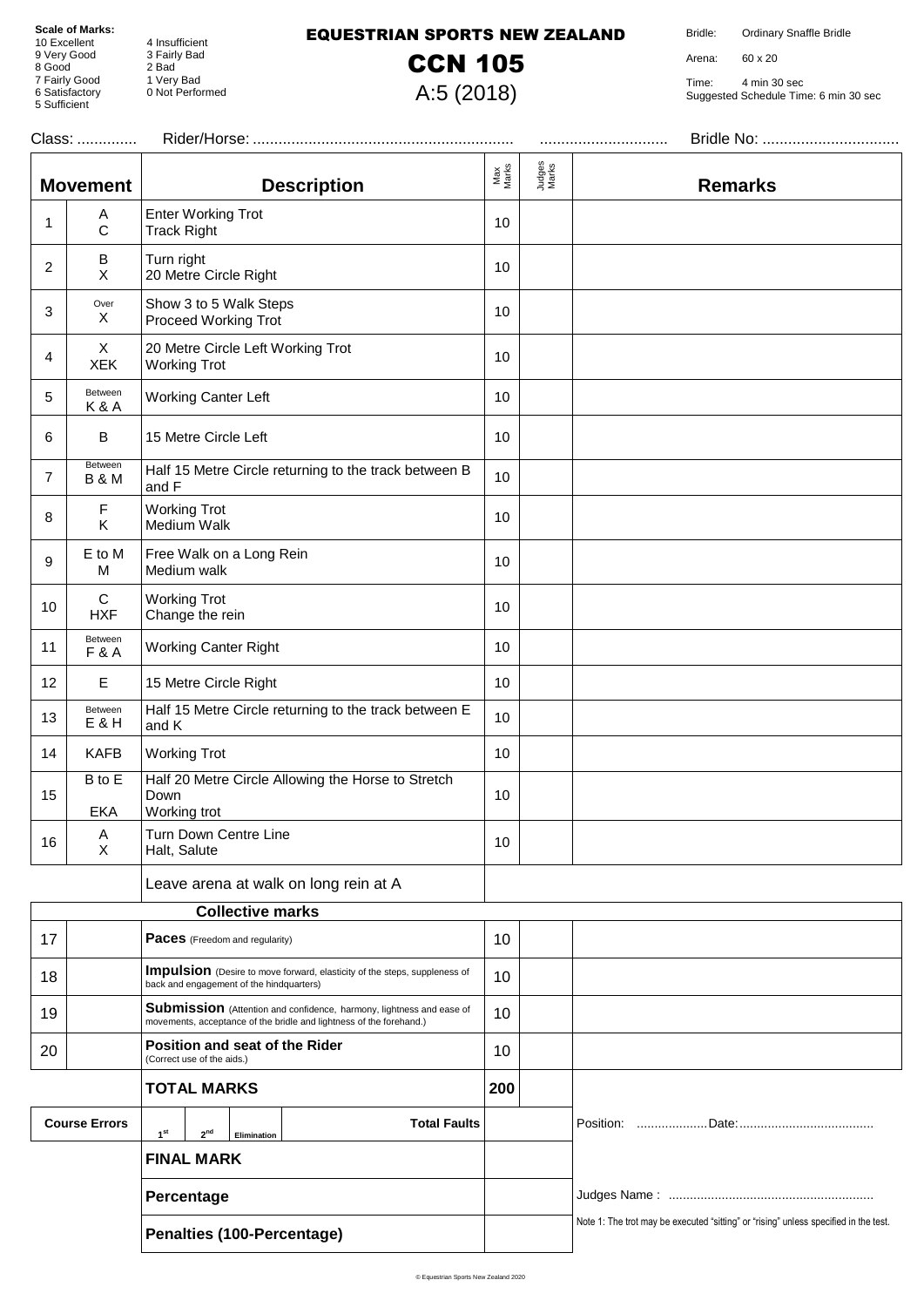#### EQUESTRIAN SPORTS NEW ZEALAND

Bridle: Ordinary Snaffle Bridle

Arena: 60 x 20

**Remarks**

Time: 5 minutes Suggested Schedule Time: 7 minutes

**Scale of Marks:**<br>10 Excellent 10 Excellent 4 Insufficient<br>9 Very Good 3 Fairly Bad 3 Fairly Bad<br>2 Bad 8 Good 2 Bad<br>
7 Fairly Good 1 Very Bad 7 Fairly Good<br>6 Satisfactory 0 Not Performed 5 Sufficient CCN 105, CCN 1\*, CCN 2\* B:1 (2009) Class: .............. Rider/Horse: ............................................................. .............................. Bridle No: ................................ **Movement Description** Max Marks Judges Marks Coefficie Total 1 A C Enter working trot and proceed down centre line without halting Track left 10 2  $C - V$ V Working trot Half circle left 10 metres returning to the track at S 10 3 S R Half circle right 20 metres Hall clicle light 20 metres<br>Working trot 10 4 P Half circle right 10 metres returning to the  $\begin{bmatrix} 10 \end{bmatrix}$ 5 R S Half circle left 20 metres Trail clicle left 20 metres<br>Working trot 10 6 SF F Change rein and progressively show some lengthened strides Working trot 10 7 VM M Change rein and progressively show some lengthened strides Working trot 10 8 C HB Medium walk Medium walk<br>Change rein at free walk on a long rein 10 | 2 9 B P PA Medium walk Working trot Working trot 10 10 A Halt. Immobility 4 seconds Halt. Immobility 4 seconds<br>Proceed at working trot 10  $\overline{11}$  K E Working canter right volking canter right to the 10 metres 10 metres 10 metres 10 metres 10 metres 10 metabolism and 10 metabolism of the 10 metres 10 metabolism and 10 metres 10 metabolism and 10 metres 10 metres 10 metres 10 metres 10 metres 12 ECB Working canter 10  $\begin{array}{c|c}\n 13 & \text{Before X}\n\end{array}$ Turn right Turn right<br>Working trot 10 14 Before E E Working canter left Turn left <sup>10</sup> 15 | EAB | Working canter | 10  $16$  B<br>BCH Circle left 15 metres Circle left 15 metres<br>Working canter 10  $\frac{1}{17}$  H E Working trot vvorking trot<br>Turn left 10 18 X X G Turn left Turn down centre line Halt, Immobility, Salute 10 Leave arena at walk at A **Collective marks** 19 **Paces** (Freedom and regularity) 10 20 **Impulsion** (Desire to move forward, elasticity of the steps, suppleness of back and engagement of the hindquarters) 10 21 **Submission** (Attention and confidence; harmony, lightness and ease of the movements; acceptance of the contact.) 10 <sup>22</sup> **Rider RIGET**<br>(Position and seat of the rider, correct use of the aids.) 10 **TOTAL MARKS 230**

**Course Errors 1**st  $2^{nd}$ **Elimination Total Faults** Position: ....................Date:...................................... **FINAL MARK PERCENTAGE** Judges Name : .......................................................... **Penalties (100-Percentage)** Note 1: The trot may be executed "sitting" or "rising" unless specified in the test.

British Eventing Novice Test 123 (2001)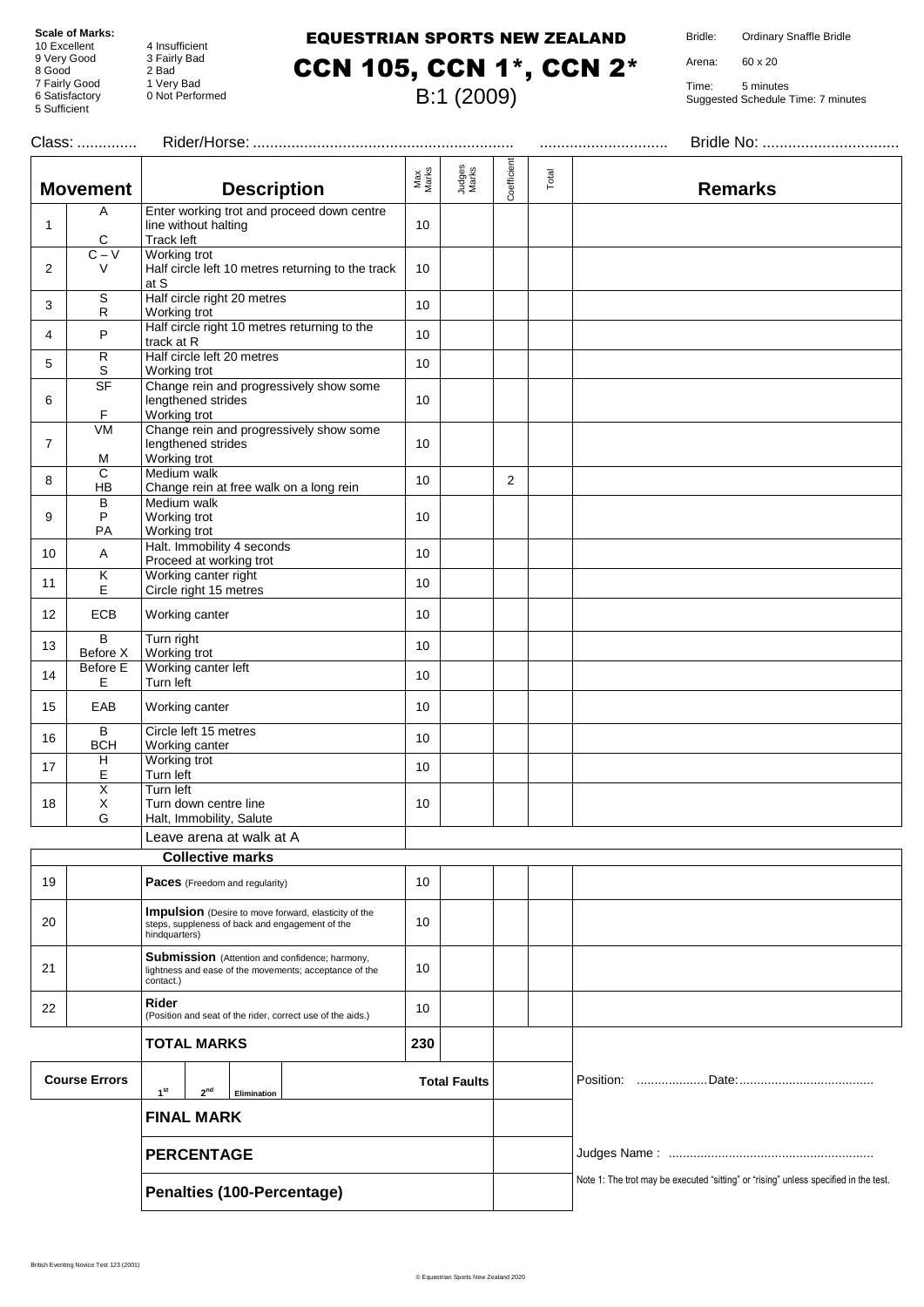8 Good 2 Bad

5 Sufficient

4 Insufficient 9 Very Good 3 Fairly Bad 7 Fairly Good 1 Very Bad 4 Insulficient<br>3 Fairly Bad<br>2 Bad<br>1 Very Bad<br>0 Not Performed

#### EQUESTRIAN SPORTS NEW ZEALAND

CCN 1\*, CCN 2\*

B:2 (2009)

Bridle: Ordinary Snaffle Bridle

Arena: 40 x 20

| Class:<br>Bridle No:       |                                                                                                  |                                                                                                                                             |              |                                                                                      |                |
|----------------------------|--------------------------------------------------------------------------------------------------|---------------------------------------------------------------------------------------------------------------------------------------------|--------------|--------------------------------------------------------------------------------------|----------------|
|                            | <b>Movement</b>                                                                                  | <b>Description</b>                                                                                                                          | Max<br>Marks | Judges<br>Points                                                                     | <b>Remarks</b> |
| 1                          | A                                                                                                | Enter at Working Trot and Proceed down centre<br>line without halting                                                                       | 10           |                                                                                      |                |
| $\overline{2}$             | $\mathsf{C}$                                                                                     | Track Left and Commence 3 Loop Serpentine.<br>Each Loop touching the side of the Arena<br>finishing at A                                    | 10           |                                                                                      |                |
| 3                          | <b>FXH</b>                                                                                       | Change the Rein Show some Medium Trot<br><b>Strides</b>                                                                                     | 10           |                                                                                      |                |
| 4                          | Between<br>H&C                                                                                   | <b>Working Canter Right</b>                                                                                                                 | 10           |                                                                                      |                |
| 5                          | B<br>Before B                                                                                    | Circle Right 20 Metres Diameter. Show some<br><b>Medium Canter strides</b><br><b>Working Canter</b>                                         | 10           |                                                                                      |                |
| 6                          | F<br>BM                                                                                          | Half 12 metre circle return to the track at B<br><b>Counter Canter</b>                                                                      | 10           |                                                                                      |                |
| $\overline{7}$             | M<br>$\mathsf{C}$                                                                                | <b>Working Trot</b><br>Halt Immobility 3 - 4 Seconds                                                                                        | 10           |                                                                                      |                |
| 8                          |                                                                                                  | Rein Back 3 - 5 Steps Proceed at Medium Walk                                                                                                | 10           |                                                                                      |                |
| 9                          | HB                                                                                               | Free Walk on a Long Rein                                                                                                                    | 10           |                                                                                      |                |
| 10                         | BA                                                                                               | Medium Walk (Mark for Med Walk C-H & B - A)                                                                                                 | 10           |                                                                                      |                |
| 11                         | A                                                                                                | Working Trot and Commence 3 Loop<br>Serpentine. Each Loop touching the side of the<br>Arena finishing at C                                  | 10           |                                                                                      |                |
| 12                         | <b>MXK</b>                                                                                       | Change the Rein Show some Medium trot<br><b>Strides</b>                                                                                     | 10           |                                                                                      |                |
| 13                         | Between<br>K & A                                                                                 | <b>Working Canter Left</b>                                                                                                                  | 10           |                                                                                      |                |
| 14                         | B<br>Before B                                                                                    | Circle Left 20 Metres Diameter. Show some<br><b>Medium Canter strides</b><br><b>Working Canter</b>                                          | 10           |                                                                                      |                |
| 15                         | M<br><b>BF</b>                                                                                   | Half 12 metre circle return to the track at B<br><b>Counter Canter</b>                                                                      | 10           |                                                                                      |                |
| 16                         | F<br>Α<br>X                                                                                      | <b>Working Trot</b><br>Down Centre Line<br>Halt. Immobility. Salute                                                                         | 10           |                                                                                      |                |
|                            |                                                                                                  | Leave arena at walk on long rein at A                                                                                                       |              |                                                                                      |                |
|                            |                                                                                                  | <b>Collective marks</b>                                                                                                                     |              |                                                                                      |                |
| 17                         |                                                                                                  | <b>Paces</b> (Freedom and regularity)                                                                                                       | 10           |                                                                                      |                |
| 18                         |                                                                                                  | Impulsion (Desire to move forward, elasticity of the steps, suppleness of<br>back and engagement of the hindquarters)                       | 10           |                                                                                      |                |
| 19                         |                                                                                                  | Submission (Attention and confidence, harmony, lightness and ease of<br>movements, acceptance of the bridle and lightness of the forehand.) | 10           |                                                                                      |                |
| 20                         |                                                                                                  | Position and seat of the Rider<br>(Correct use of the aids.)                                                                                | 10           |                                                                                      |                |
| <b>TOTAL POINTS</b>        |                                                                                                  | 200                                                                                                                                         |              |                                                                                      |                |
|                            | <b>Course Errors</b><br><b>Total Faults</b><br>1 <sup>st</sup><br>2 <sup>nd</sup><br>Elimination |                                                                                                                                             |              |                                                                                      |                |
|                            |                                                                                                  | <b>FINAL MARK</b>                                                                                                                           |              |                                                                                      |                |
|                            |                                                                                                  | Percentage                                                                                                                                  |              |                                                                                      |                |
| Penalties (100-Percentage) |                                                                                                  |                                                                                                                                             |              | Note 1: The trot may be executed "sitting" or "rising" unless specified in the test. |                |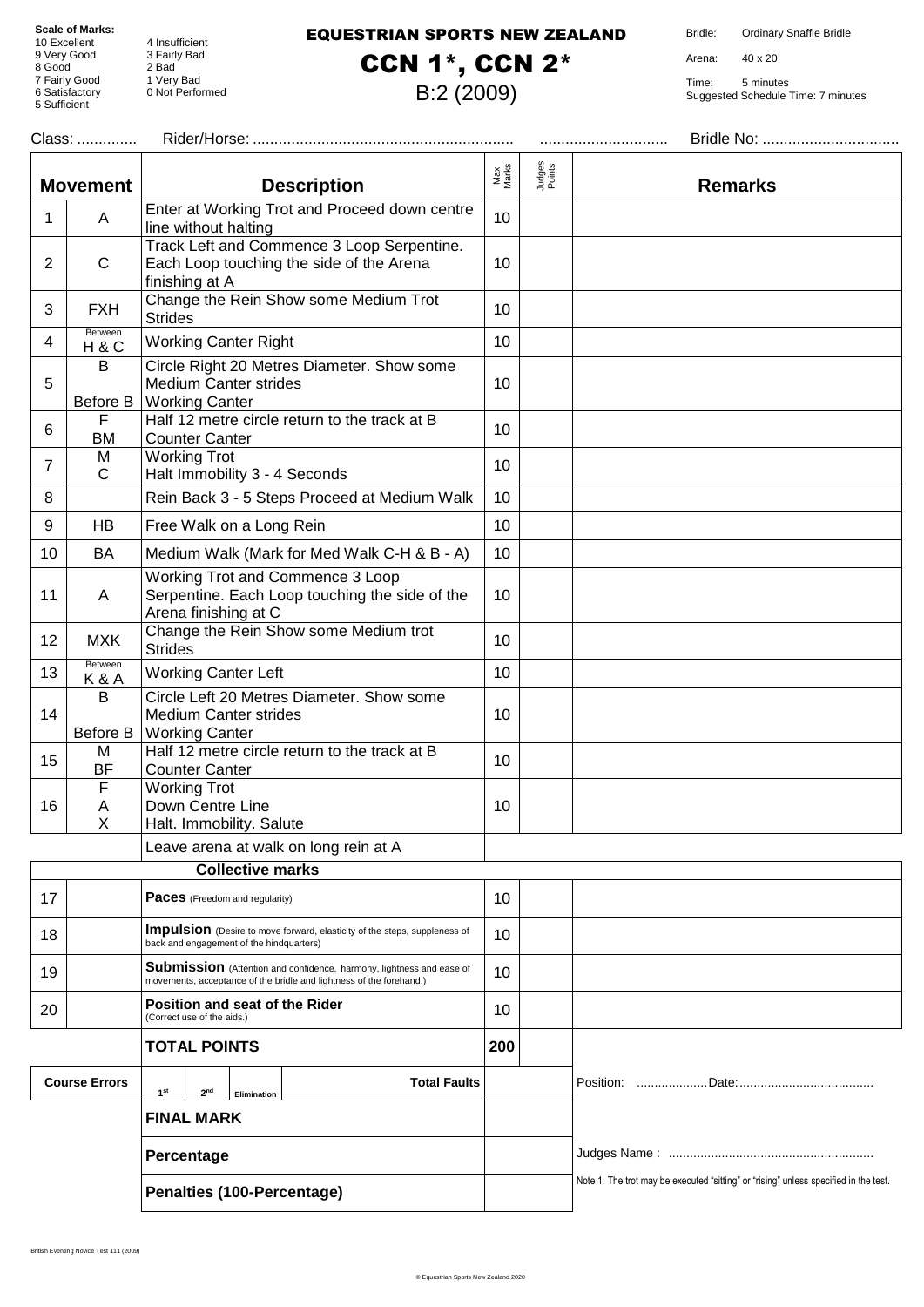8 Good 2 Bad

5 Sufficient

4 Insufficient 9 Very Good 3 Fairly Bad 7 Fairly Good 1 Very Bad 4 Insulficient<br>3 Fairly Bad<br>2 Bad<br>1 Very Bad<br>0 Not Performed

### EQUESTRIAN SPORTS NEW ZEALAND CCN 105, CCN 1\*, CCN 2\*

B:3 (2009)

Bridle: Ordinary Snaffle Bridle

Arena: 40 x 20

| Bridle No:<br>Class:<br>               |                                                                                                                                             |              |                  |                                                                                      |  |  |
|----------------------------------------|---------------------------------------------------------------------------------------------------------------------------------------------|--------------|------------------|--------------------------------------------------------------------------------------|--|--|
| <b>Movement</b>                        | <b>Description</b>                                                                                                                          | Max<br>Marks | Judges<br>Points | <b>Remarks</b>                                                                       |  |  |
| A<br>1<br>C                            | Enter at Working Trot Proceed down Centre Line<br><b>Without Halting</b><br><b>Track Left</b>                                               | 10           |                  |                                                                                      |  |  |
| $\mathsf E$<br>$\overline{2}$          | Circle Left 15 Metres Diameter                                                                                                              | 10           |                  |                                                                                      |  |  |
| EA<br>After A<br>3<br><b>MCH</b>       | <b>Working Trot</b><br>Down 3/4 Line Proceed Straight to BXE Line<br>Then Leg Yield Right to M<br><b>Working Trot</b>                       | 10           |                  |                                                                                      |  |  |
| <b>HXF</b><br>4<br>F                   | Change the Rein Show Some Medium Trot Strides<br><b>Working Trot</b>                                                                        | 10           |                  |                                                                                      |  |  |
| A<br>5<br><b>KBH</b>                   | <b>Medium Walk</b><br>Free Walk on a Long Rein                                                                                              | 10           |                  |                                                                                      |  |  |
| H<br>6<br>C                            | <b>Medium Walk</b><br>(Mark for Medium Walk A-K & H-C)<br><b>Working Trot</b>                                                               | 10           |                  |                                                                                      |  |  |
| $\overline{B}$<br>$\overline{7}$<br>BA | Circle Right 15 Metres Diameter<br><b>Working Trot</b>                                                                                      | 10           |                  |                                                                                      |  |  |
| After A<br>8<br><b>HCMB</b>            | Turn Down 3/4 Line<br>Proceed Straight To EXB Line<br>Then Leg Yield Left to H<br><b>Working Trot</b>                                       | 10           |                  |                                                                                      |  |  |
| 9<br>B                                 | Circle Right 20 Metres Diameter With Transition to<br>Canter Right 1st Time Crossing the Centre Line                                        | 10           |                  |                                                                                      |  |  |
| 10<br><b>BFAK</b>                      | <b>Working Canter Right</b>                                                                                                                 | 10           |                  |                                                                                      |  |  |
| <b>KXM</b><br>11<br><b>MCHE</b>        | Change the Rein With Change of Leg Through Trot<br>over X<br><b>Working Canter Left</b>                                                     | 10           |                  |                                                                                      |  |  |
| $\mathsf E$<br>12                      | Circle Left 20 Metres Diameter Show Some Medium<br><b>Canter Strides</b>                                                                    | 10           |                  |                                                                                      |  |  |
| Before E<br>13<br><b>KAF</b>           | <b>Working Canter Left</b><br><b>Working Canter Left</b>                                                                                    | 10           |                  |                                                                                      |  |  |
| <b>FXH</b><br>14<br><b>HCM</b>         | Change the Rein With Change of Leg Through Trot<br>over X<br><b>Working Canter Right</b>                                                    | 10           |                  |                                                                                      |  |  |
| <b>MBF</b><br>15<br>Before F           | <b>Show Some Medium Canter Strides</b><br><b>Working Canter</b>                                                                             | 10           |                  |                                                                                      |  |  |
| Α<br>$\mathsf X$<br>16<br>G            | Down Centre Line<br><b>Working Trot</b><br>Halt. Immobility. Salute                                                                         | 10           |                  |                                                                                      |  |  |
|                                        | Leave arena at walk on long rein at A                                                                                                       |              |                  |                                                                                      |  |  |
|                                        | <b>Collective marks</b>                                                                                                                     |              |                  |                                                                                      |  |  |
| 17                                     | Paces (Freedom and regularity)                                                                                                              | 10           |                  |                                                                                      |  |  |
| 18                                     | Impulsion (Desire to move forward, elasticity of the steps, suppleness of<br>back and engagement of the hindquarters)                       | 10           |                  |                                                                                      |  |  |
| 19                                     | Submission (Attention and confidence, harmony, lightness and ease of<br>movements, acceptance of the bridle and lightness of the forehand.) | 10           |                  |                                                                                      |  |  |
| 20                                     | Position and seat of the Rider<br>(Correct use of the aids.)                                                                                | 10           |                  |                                                                                      |  |  |
|                                        | <b>TOTAL POINTS</b>                                                                                                                         | 200          |                  |                                                                                      |  |  |
| <b>Course Errors</b>                   | <b>Total Faults</b><br>1 <sup>st</sup><br>2 <sup>nd</sup><br>Elimination                                                                    |              |                  |                                                                                      |  |  |
|                                        | <b>FINAL MARK</b>                                                                                                                           |              |                  |                                                                                      |  |  |
|                                        | Percentage                                                                                                                                  |              |                  |                                                                                      |  |  |
|                                        | Penalties (100-Percentage)                                                                                                                  |              |                  | Note 1: The trot may be executed "sitting" or "rising" unless specified in the test. |  |  |
|                                        |                                                                                                                                             |              |                  |                                                                                      |  |  |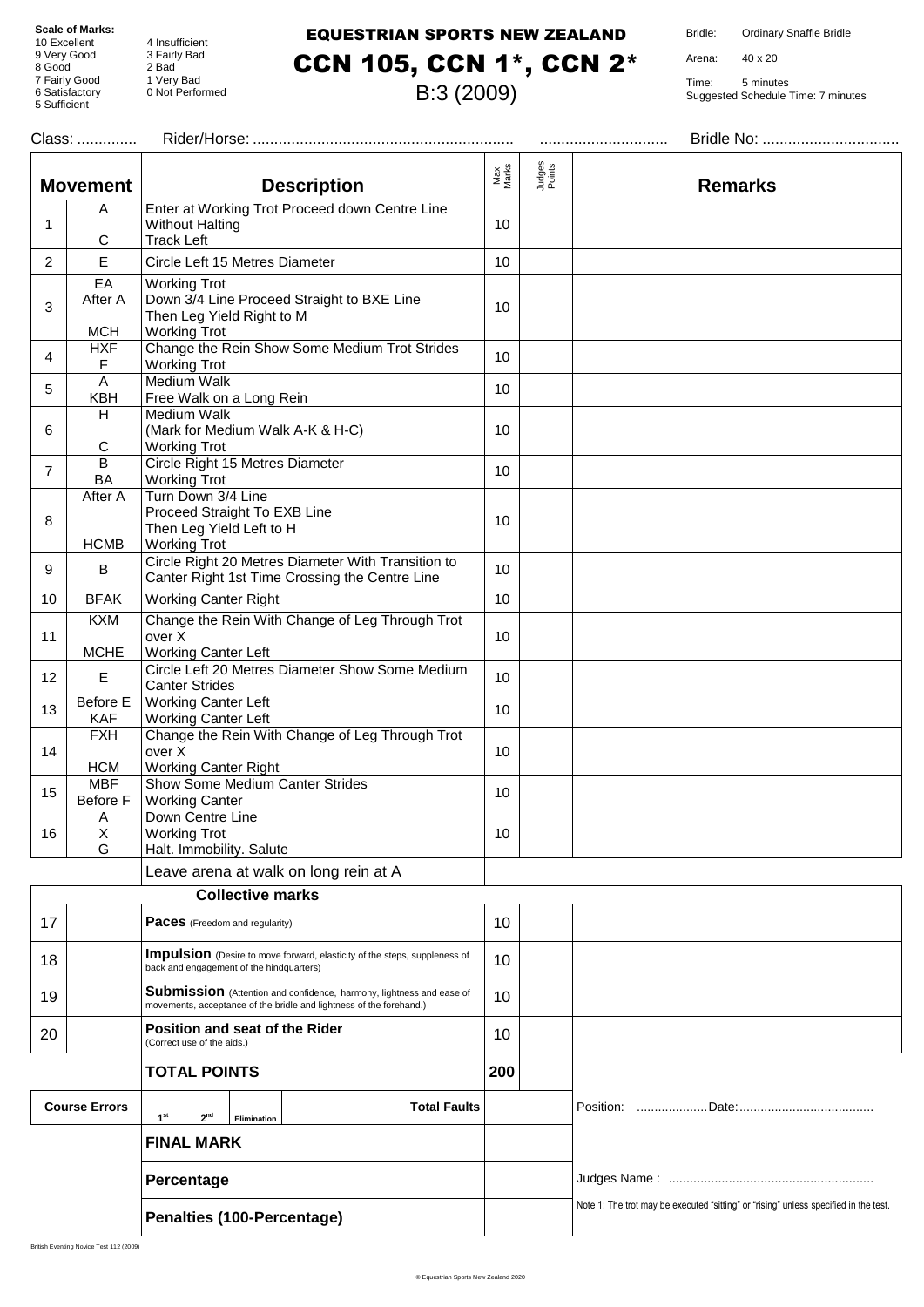8 Good 2 Bad

5 Sufficient

4 Insufficient 9 Very Good 3 Fairly Bad 7 Fairly Good 1 Very Bad 4 Insulficient<br>3 Fairly Bad<br>2 Bad<br>1 Very Bad<br>0 Not Performed

#### EQUESTRIAN SPORTS NEW ZEALAND CCN 105, CCN 1\*, CCN 2\*

B:4 (2009)

Bridle: Ordinary Snaffle Bridle

Arena: 60 x 20

| Class:                     |                                                                                                                                             |                                                                                                                                                                                                                                                                      |                  |                                                                                      |
|----------------------------|---------------------------------------------------------------------------------------------------------------------------------------------|----------------------------------------------------------------------------------------------------------------------------------------------------------------------------------------------------------------------------------------------------------------------|------------------|--------------------------------------------------------------------------------------|
| <b>Movement</b>            | <b>Description</b>                                                                                                                          | Max<br>Marks                                                                                                                                                                                                                                                         | Judges<br>Points | <b>Remarks</b>                                                                       |
| A                          | Enter at Working Trot Proceed down Centre<br><b>Line Without Halting</b>                                                                    | 10                                                                                                                                                                                                                                                                   |                  |                                                                                      |
| <b>HP</b>                  | Change the Rein Show Some Medium Trot<br><b>Strides</b>                                                                                     | 10                                                                                                                                                                                                                                                                   |                  |                                                                                      |
| P<br>A                     | <b>Working Trot</b><br>Down Centre Line                                                                                                     | 10                                                                                                                                                                                                                                                                   |                  |                                                                                      |
| L                          | Leg Yield Left to between S and H                                                                                                           | 10                                                                                                                                                                                                                                                                   |                  |                                                                                      |
| <b>HCM</b><br>MV           | <b>Working Trot</b><br>Change the Rein Show Some Medium Trot<br><b>Strides</b>                                                              | 10                                                                                                                                                                                                                                                                   |                  |                                                                                      |
| $\vee$<br>A                | <b>Working Trot</b><br>Down Centre Line                                                                                                     | 10                                                                                                                                                                                                                                                                   |                  |                                                                                      |
| L<br><b>MC</b>             | Leg Yield Right to Between R and M<br><b>Working Trot</b>                                                                                   | 10                                                                                                                                                                                                                                                                   |                  |                                                                                      |
| <b>CHS</b><br>S            | Medium Walk<br>Half 20 Metre Circle to R Free Walk on a Long<br>Rein                                                                        | 10                                                                                                                                                                                                                                                                   |                  |                                                                                      |
| <b>RM</b>                  | $R - M$                                                                                                                                     | 10                                                                                                                                                                                                                                                                   |                  |                                                                                      |
| Between<br>M & C           | progressive)                                                                                                                                | 10                                                                                                                                                                                                                                                                   |                  |                                                                                      |
| <b>HXK</b>                 | 10 Metre Loop                                                                                                                               | 10                                                                                                                                                                                                                                                                   |                  |                                                                                      |
| $A - X$                    | 2 Loop Serpentine Touching the Side of The<br>Arena With Change of Leg Through Trot (3 - 5                                                  | 10                                                                                                                                                                                                                                                                   |                  |                                                                                      |
| X<br>B<br><b>BPFAK</b>     | <b>Working Canter Right</b><br><b>Track Right</b><br><b>Working Canter Right</b>                                                            | 10                                                                                                                                                                                                                                                                   |                  |                                                                                      |
| <b>KXH</b><br>С            | 10 Metre Loop<br><b>Working Trot</b>                                                                                                        | 10                                                                                                                                                                                                                                                                   |                  |                                                                                      |
| R                          | 20 Metre Circle Right Allowing the Horse to<br><b>Stretch Down</b>                                                                          | 10                                                                                                                                                                                                                                                                   |                  |                                                                                      |
| $\mathsf{R}$<br>B          | Half 10 Metre Circle Right To X<br>Halt. Immobility. Salute                                                                                 | 10                                                                                                                                                                                                                                                                   |                  |                                                                                      |
|                            | Leave arena at walk on long rein at A                                                                                                       |                                                                                                                                                                                                                                                                      |                  |                                                                                      |
|                            |                                                                                                                                             |                                                                                                                                                                                                                                                                      |                  |                                                                                      |
|                            | <b>Paces</b> (Freedom and regularity)                                                                                                       | 10                                                                                                                                                                                                                                                                   |                  |                                                                                      |
|                            | back and engagement of the hindquarters)                                                                                                    | 10                                                                                                                                                                                                                                                                   |                  |                                                                                      |
|                            | Submission (Attention and confidence, harmony, lightness and ease of<br>movements, acceptance of the bridle and lightness of the forehand.) | 10                                                                                                                                                                                                                                                                   |                  |                                                                                      |
|                            | Position and seat of the Rider<br>(Correct use of the aids.)                                                                                | 10                                                                                                                                                                                                                                                                   |                  |                                                                                      |
|                            | <b>TOTAL POINTS</b>                                                                                                                         | 200                                                                                                                                                                                                                                                                  |                  |                                                                                      |
| <b>Course Errors</b>       | <b>Total Faults</b><br>1 <sup>st</sup><br>2 <sup>nd</sup><br>Elimination                                                                    |                                                                                                                                                                                                                                                                      |                  |                                                                                      |
|                            | <b>FINAL MARK</b>                                                                                                                           |                                                                                                                                                                                                                                                                      |                  |                                                                                      |
|                            | Percentage                                                                                                                                  |                                                                                                                                                                                                                                                                      |                  |                                                                                      |
| Penalties (100-Percentage) |                                                                                                                                             |                                                                                                                                                                                                                                                                      |                  | Note 1: The trot may be executed "sitting" or "rising" unless specified in the test. |
|                            | C                                                                                                                                           | <b>Track Left</b><br>Medium Walk (Mark for Medium Walk C - S and<br>Working Canter Left (Transition may be<br>Steps) over Centre Line<br><b>Working Trot</b><br><b>Collective marks</b><br>Impulsion (Desire to move forward, elasticity of the steps, suppleness of |                  |                                                                                      |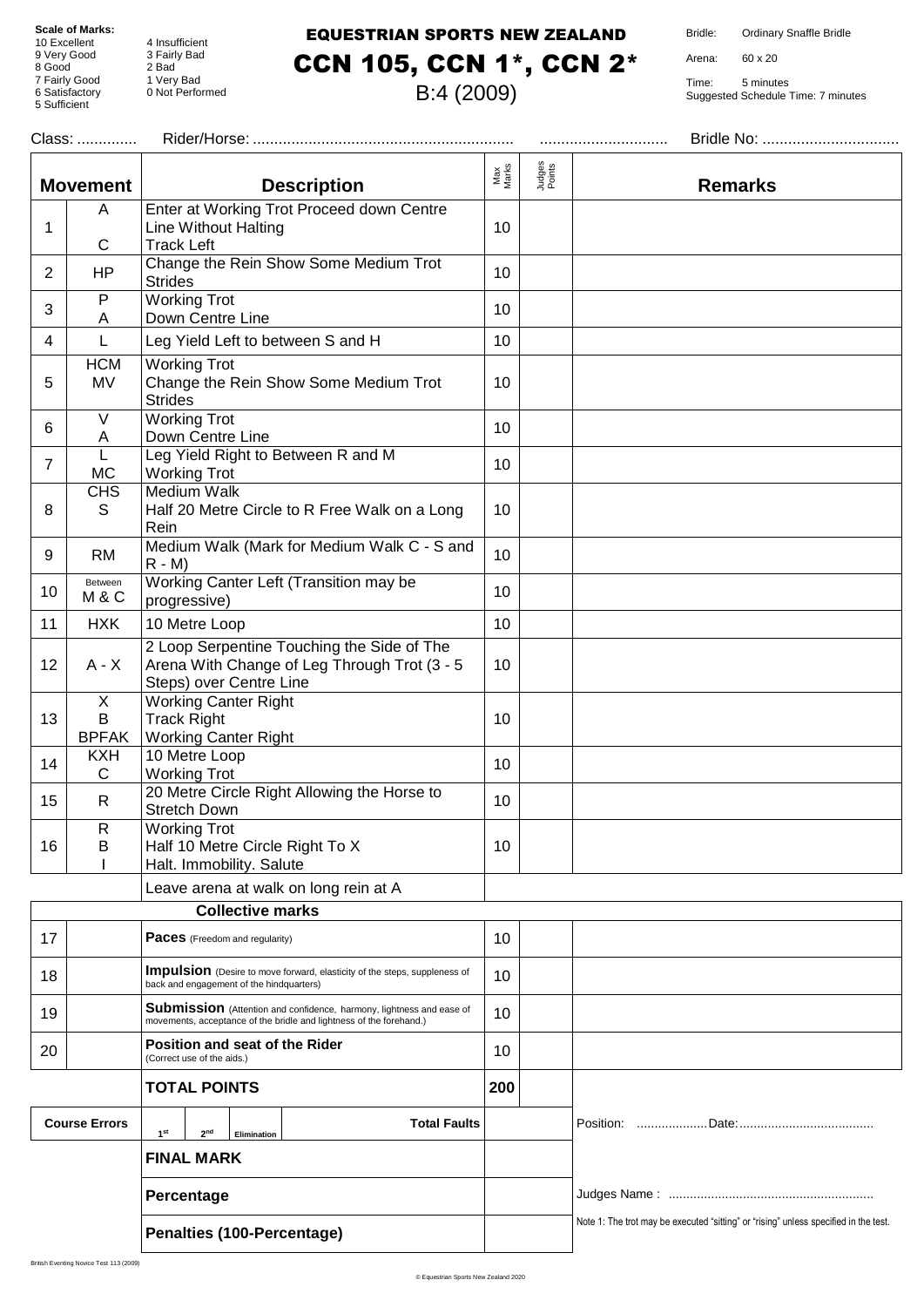8 Good 2 Bad

5 Sufficient

4 Insufficient 9 Very Good 3 Fairly Bad 7 Fairly Good 1 Very Bad 4 Insulficient<br>3 Fairly Bad<br>2 Bad<br>1 Very Bad<br>0 Not Performed

#### EQUESTRIAN SPORTS NEW ZEALAND CCN 1\*, CCN 2\*

B:5 (2018)

Bridle: Ordinary Snaffle Bridle

Arena: 60 x 20

Time: 4 min 30 sec Suggested Schedule Time: 6 min 30 sec

|                |                            |                 |                                            |                                          |                                                                                                                                             | Max<br>Marks    | Judges<br>Points |                |
|----------------|----------------------------|-----------------|--------------------------------------------|------------------------------------------|---------------------------------------------------------------------------------------------------------------------------------------------|-----------------|------------------|----------------|
|                | <b>Movement</b>            |                 |                                            |                                          | <b>Description</b>                                                                                                                          |                 |                  | <b>Remarks</b> |
| 1              | A<br>$\mathsf{C}$          |                 | <b>Track Right</b>                         | <b>Enter at Working Trot</b>             |                                                                                                                                             | 10              |                  |                |
| $\overline{2}$ | $\mathsf{P}$               |                 |                                            |                                          | 12 Metre Circle Right Working Trot                                                                                                          | 10              |                  |                |
| 3              | $\mathsf{A}$<br>$L$ to R   |                 | Leg Yield Right                            | <b>Turn Down Centre Line</b>             |                                                                                                                                             | 10 <sup>°</sup> |                  |                |
| $\overline{4}$ | <b>RMCHV</b><br>$\vee$     |                 | <b>Working Trot</b><br>12 Metre Circle     |                                          |                                                                                                                                             | 10              |                  |                |
| 5              | A<br>L to S                |                 | Leg Yield Left                             | Turn Down Centre Line                    |                                                                                                                                             | 10              |                  |                |
| 6              | H                          |                 |                                            | <b>Working Canter Right</b>              |                                                                                                                                             | 10              |                  |                |
| $\overline{7}$ | M to P                     |                 |                                            |                                          | Show Some Lengthening Strides                                                                                                               | 10              |                  |                |
| 8              | P<br>A                     |                 |                                            | Turn Down Centre Line                    | 15 Metre Circle and Develop Working Canter                                                                                                  | 10              |                  |                |
| 9              | Between<br>D & L           |                 |                                            | <b>Transition to Working Trot</b>        |                                                                                                                                             | 10              |                  |                |
| 10             | Between<br>1 & G           |                 |                                            | <b>Working Canter Left</b>               |                                                                                                                                             | 10              |                  |                |
| 11             | H to V<br>V                |                 |                                            |                                          | Show some Lengthening Strides<br>15 Metre Circle and Develop Working Canter                                                                 | 10 <sup>°</sup> |                  |                |
| 12             | K<br>F to S<br>S to C      |                 | <b>Working Trot</b><br><b>Working Trot</b> |                                          | Show some Lengthening Strides                                                                                                               | 10              |                  |                |
| 13             | $\mathsf{C}$<br>M to E     |                 | Medium Walk                                | Free Walk on a Long Rein                 |                                                                                                                                             | 10 <sup>°</sup> |                  |                |
| 14             | E to V                     |                 | Medium Walk                                |                                          | (Mark for Walk C to M and E to V)                                                                                                           | 10              |                  |                |
| 15             | ٧<br>Α                     |                 | <b>Working Trot</b>                        | Turn Down Centre Line                    |                                                                                                                                             | 10              |                  |                |
| 16             | X                          |                 |                                            | Halt. Immobility. Salute                 |                                                                                                                                             | 10              |                  |                |
|                |                            |                 |                                            |                                          | Leave arena at walk on long rein at A                                                                                                       |                 |                  |                |
|                |                            |                 |                                            | <b>Collective marks</b>                  |                                                                                                                                             |                 |                  |                |
| 17             |                            |                 |                                            | Paces (Freedom and regularity)           |                                                                                                                                             | 10              |                  |                |
| 18             |                            |                 |                                            | back and engagement of the hindquarters) | <b>Impulsion</b> (Desire to move forward, elasticity of the steps, suppleness of                                                            | 10              |                  |                |
| 19             |                            |                 |                                            |                                          | Submission (Attention and confidence, harmony, lightness and ease of<br>movements, acceptance of the bridle and lightness of the forehand.) | 10              |                  |                |
| 20             |                            |                 | (Correct use of the aids.)                 |                                          | Position and seat of the Rider                                                                                                              | 10              |                  |                |
|                |                            |                 | <b>TOTAL POINTS</b>                        |                                          |                                                                                                                                             | 200             |                  |                |
|                | <b>Course Errors</b>       | 1 <sup>st</sup> | 2 <sup>nd</sup>                            | Elimination                              | <b>Total Faults</b>                                                                                                                         |                 |                  |                |
|                |                            |                 | <b>FINAL MARK</b>                          |                                          |                                                                                                                                             |                 |                  |                |
|                |                            |                 | Percentage                                 |                                          |                                                                                                                                             |                 |                  |                |
|                | Penalties (100-Percentage) |                 |                                            |                                          | Note 1: The trot may be executed "sitting" or "rising" unless specified in the test.                                                        |                 |                  |                |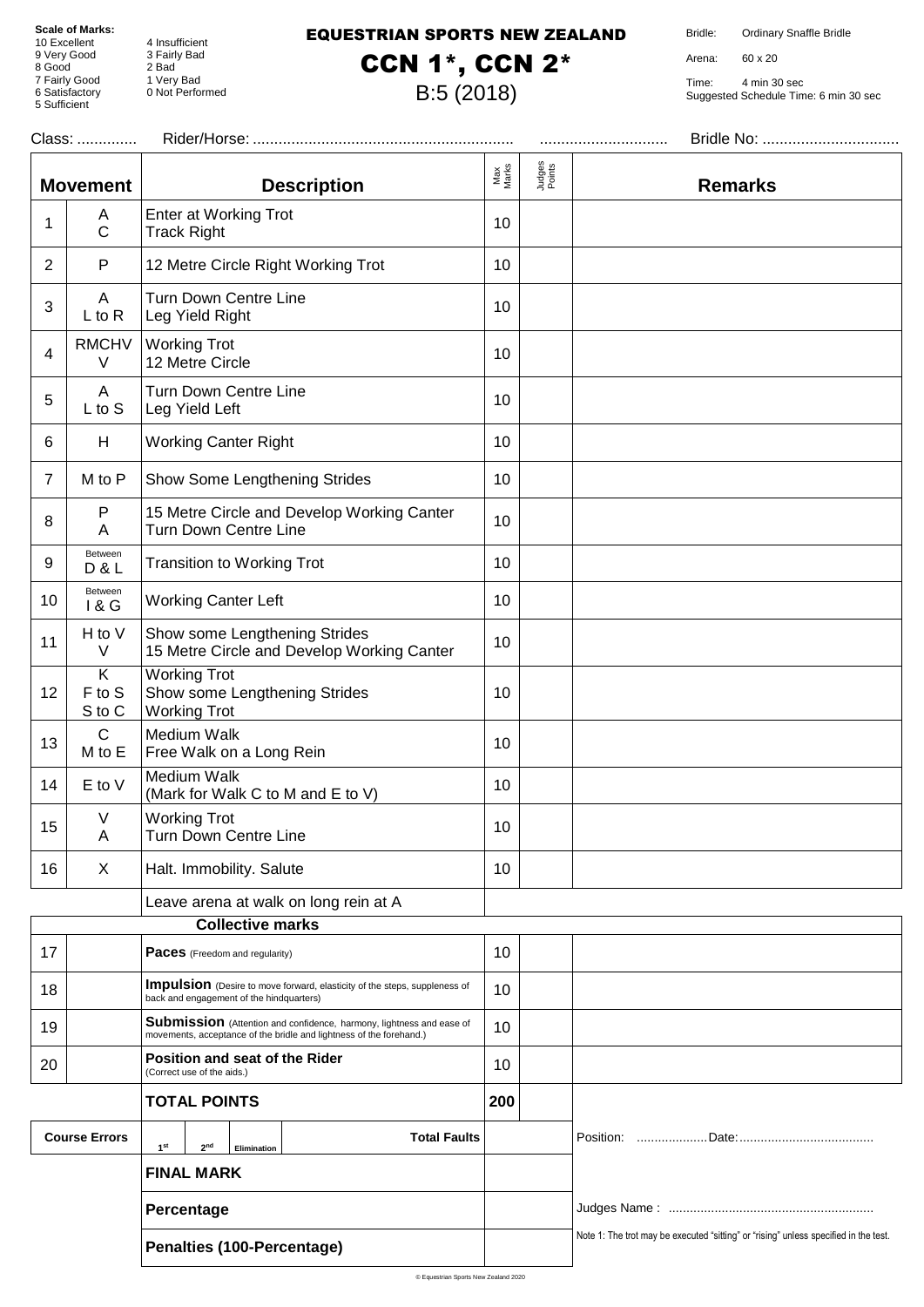8 Good 2 Bad

5 Sufficient

4 Insufficient 9 Very Good 3 Fairly Bad 7 Fairly Good 1 Very Bad 4 Insulficient<br>3 Fairly Bad<br>2 Bad<br>1 Very Bad<br>0 Not Performed

#### EQUESTRIAN SPORTS NEW ZEALAND

### CCN 3\* TEST

C:1 (2009)

Bridle: Ordinary Snaffle Bridle

Arena: 40 x 20

| Class:                     |                                    |                                                                                                                                                    |              |                                                                                                  |                |
|----------------------------|------------------------------------|----------------------------------------------------------------------------------------------------------------------------------------------------|--------------|--------------------------------------------------------------------------------------------------|----------------|
|                            | <b>Movement</b>                    | <b>Description</b>                                                                                                                                 | Max<br>Marks | Judges<br>Points                                                                                 | <b>Remarks</b> |
| 1                          | Α<br>Χ<br>Ċ                        | Enter working trot<br>Halt, Immobility, Salute, Proceed working trot<br><b>Track Right</b>                                                         | 10           |                                                                                                  |                |
| 2                          | $\mathsf B$<br>Χ                   | Turn Right<br>Circle Right 10 Metres Diameter                                                                                                      | 10           |                                                                                                  |                |
| 3                          | $\overline{\mathsf{X}}$<br>E       | Circle Left 10 Metres Diameter<br><b>Track Left</b>                                                                                                | 10           |                                                                                                  |                |
| 4                          | FM                                 | Shoulder In Left                                                                                                                                   | 10           |                                                                                                  |                |
| 5                          | <b>HXF</b>                         | Change Rein at Medium Trot (Rising)                                                                                                                | 10           |                                                                                                  |                |
| 6                          | F                                  | Working Trot (Mark for Transitions at H & F)                                                                                                       | 10           |                                                                                                  |                |
| 7                          | KH                                 | Shoulder In Right                                                                                                                                  | 10           |                                                                                                  |                |
| 8                          | <b>MXK</b>                         | Change Rein at Medium Trot                                                                                                                         | 10           |                                                                                                  |                |
| 9                          | K                                  | Working Trot (Mark for Transitions at M & K)                                                                                                       | 10           |                                                                                                  |                |
| 10                         | A                                  | <b>Working Canter Left</b>                                                                                                                         | 10           |                                                                                                  |                |
| 11                         | B<br>B                             | Circle Left 20 Metres Diameter Showing some<br><b>Lengthened Strides</b><br><b>Working Canter Left</b>                                             | 10           |                                                                                                  |                |
| 12                         | MH<br><b>HXF</b>                   | <b>Working Canter Left</b><br>Change The Rein With a Simple Change<br>Through Walk between X & F                                                   | 10           |                                                                                                  |                |
| 13                         | <b>FKE</b>                         | <b>Working Canter Right</b>                                                                                                                        | 10           |                                                                                                  |                |
| 14                         | E<br>Е                             | Circle Right 20 Metres Diameter Showing some<br><b>Lengthened Strides</b><br><b>Working Canter Right</b>                                           | 10           |                                                                                                  |                |
| 15                         | H <sub>C</sub><br>Between<br>C & M | <b>Working Canter Right</b><br>Medium Walk                                                                                                         | 10           |                                                                                                  |                |
| 16                         | ME                                 | <b>Extended Walk</b>                                                                                                                               | 10           |                                                                                                  |                |
| 17                         | EK                                 | Medium Walk                                                                                                                                        | 10           |                                                                                                  |                |
| 18                         | Κ<br>Α<br>G                        | Working trot<br>Down centre line<br>Halt, Salute                                                                                                   | 10           |                                                                                                  |                |
|                            |                                    | Leave arena at walk on long rein at A                                                                                                              |              |                                                                                                  |                |
|                            |                                    | <b>Collective marks</b>                                                                                                                            |              |                                                                                                  |                |
| 19                         |                                    | <b>Paces</b> (Freedom and regularity)                                                                                                              | 10           |                                                                                                  |                |
| 20                         |                                    | Impulsion (Desire to move forward, elasticity of the steps, suppleness of<br>back and engagement of the hindquarters)                              | 10           |                                                                                                  |                |
| 21                         |                                    | <b>Submission</b> (Attention and confidence, harmony, lightness and ease of<br>movements, acceptance of the bridle and lightness of the forehand.) | 10           |                                                                                                  |                |
| 22                         |                                    | Rider<br>(Correct use of the aids.)                                                                                                                | 10           |                                                                                                  |                |
|                            |                                    | <b>TOTAL POINTS</b>                                                                                                                                | 220          |                                                                                                  |                |
|                            | <b>Course Errors</b>               | <b>Total Faults</b><br>1 <sup>st</sup><br>2 <sup>nd</sup><br>Elimination                                                                           |              |                                                                                                  |                |
|                            |                                    | <b>FINAL MARK</b>                                                                                                                                  |              |                                                                                                  |                |
|                            |                                    | Percentage                                                                                                                                         |              |                                                                                                  |                |
| Penalties (100-Percentage) |                                    |                                                                                                                                                    |              | Note 1: All trot work must be executed "sitting" unless the term "rising" is used in<br>the test |                |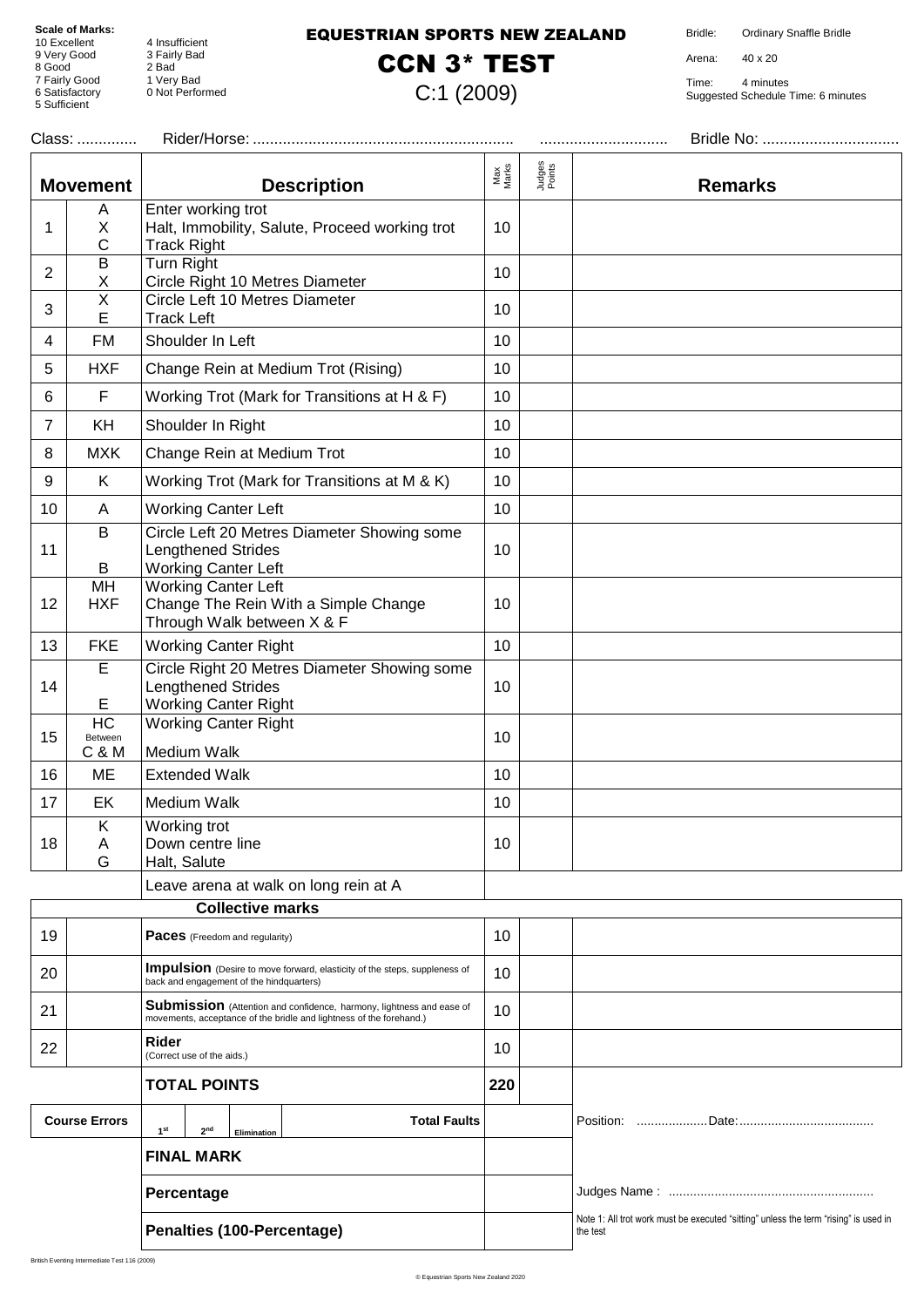8 Good 2 Bad

5 Sufficient

4 Insufficient 9 Very Good 3 Fairly Bad 7 Fairly Good 1 Very Bad 4 Insulficient<br>3 Fairly Bad<br>2 Bad<br>1 Very Bad<br>0 Not Performed

#### EQUESTRIAN SPORTS NEW ZEALAND

### CCN 3\* TEST

C:2 (2007)

Bridle: Ordinary Snaffle Bridle

Arena: 60 x 20

Time: 6 minutes Suggested Schedule Time: 8 minutes

| Class:                     |                                                                           |                                                                                                                                                          |                 |                     |             |       |                                                                                                  |
|----------------------------|---------------------------------------------------------------------------|----------------------------------------------------------------------------------------------------------------------------------------------------------|-----------------|---------------------|-------------|-------|--------------------------------------------------------------------------------------------------|
|                            | <b>Movement</b>                                                           | <b>Description</b>                                                                                                                                       | Max<br>Marks    | Judges<br>Marks     | Coefficient | Total | <b>Remarks</b>                                                                                   |
| 1                          | Α<br>X<br>$\mathsf C$                                                     | Enter working trot<br>Halt, Salute. Proceed working trot<br>Track left                                                                                   | 10              |                     |             |       |                                                                                                  |
| $\overline{c}$             | <b>HE</b>                                                                 | Shoulder in left                                                                                                                                         | 10              |                     |             |       |                                                                                                  |
| 3                          | EF<br>$\mathsf F$                                                         | Change the rein at medium trot<br>Working trot                                                                                                           | 10              |                     |             |       |                                                                                                  |
| 4                          | Α                                                                         | Circle right 10 metres                                                                                                                                   | 10              |                     |             |       |                                                                                                  |
| 5                          | KE                                                                        | Shoulder in right                                                                                                                                        | 10              |                     |             |       |                                                                                                  |
| 6                          | EM<br>M                                                                   | Change rein in medium trot<br>Working trot                                                                                                               | 10              |                     |             |       |                                                                                                  |
| $\overline{7}$             | $\overline{c}$<br><b>CH</b>                                               | Circle left 10 metres<br>Working trot                                                                                                                    | 10              |                     |             |       |                                                                                                  |
| 8                          | H<br><b>SP</b><br>PA                                                      | Medium walk<br>Change the rein at extended walk<br>Medium walk                                                                                           | 10              |                     | 2           |       |                                                                                                  |
| 9                          | A                                                                         | Halt, rein back $4 - 5$ steps<br>Proceed at medium walk                                                                                                  | 10              |                     |             |       |                                                                                                  |
| 10                         | Between<br>A&K                                                            | Working canter right                                                                                                                                     | 10              |                     |             |       |                                                                                                  |
| 11                         | KS<br>S                                                                   | Medium canter<br>Working canter                                                                                                                          | 10              |                     |             |       |                                                                                                  |
| 12                         | H                                                                         | Half circle right 10 metres returning to<br>the track at E                                                                                               | 10              |                     |             |       |                                                                                                  |
| 13                         | $E$ K<br>Κ                                                                | Counter canter<br>Working trot                                                                                                                           | 10              |                     |             |       |                                                                                                  |
| 14                         | $\overline{A}$<br><b>FR</b><br>R                                          | Working canter left<br>Medium canter<br>Working canter                                                                                                   | 10              |                     |             |       |                                                                                                  |
| 15                         | M                                                                         | Half circle left 10 metres returning to the<br>track at B                                                                                                | 10              |                     |             |       |                                                                                                  |
| 16                         | BF<br>F                                                                   | Counter canter<br>Working trot                                                                                                                           | 10              |                     |             |       |                                                                                                  |
| 17                         | A<br>AG                                                                   | Down centre line<br>Working trot                                                                                                                         | 10              |                     |             |       |                                                                                                  |
| $18$                       | G                                                                         | Halt, Immobility, Salute                                                                                                                                 | 10 <sup>1</sup> |                     |             |       |                                                                                                  |
|                            |                                                                           | Leave arena at walk at A                                                                                                                                 |                 |                     |             |       |                                                                                                  |
|                            |                                                                           | <b>Collective marks</b>                                                                                                                                  |                 |                     |             |       |                                                                                                  |
| 19                         |                                                                           | <b>Paces</b> (Freedom and regularity)                                                                                                                    | 10              |                     |             |       |                                                                                                  |
| 20                         |                                                                           | Impulsion (Desire to move forward, elasticity of the<br>steps, suppleness of back and engagement of the<br>hindquarters)                                 | 10              |                     |             |       |                                                                                                  |
| 21                         |                                                                           | <b>Submission</b> (Attention and confidence; harmony,<br>lightness and ease of the movements; acceptance of the<br>bridle and lightness of the forehand) | 10              |                     |             |       |                                                                                                  |
| 22                         |                                                                           | Rider<br>(Position and seat of the rider, correct use of the aids.)                                                                                      | 10              |                     |             |       |                                                                                                  |
|                            | <b>TOTAL MARKS</b>                                                        |                                                                                                                                                          | 230             |                     |             |       |                                                                                                  |
|                            | <b>Course Errors</b><br>2 <sup>nd</sup><br>1 <sup>st</sup><br>Elimination |                                                                                                                                                          |                 | <b>Total Faults</b> |             |       |                                                                                                  |
|                            |                                                                           | <b>FINAL MARK</b>                                                                                                                                        |                 |                     |             |       |                                                                                                  |
|                            |                                                                           | <b>PERCENTAGE</b>                                                                                                                                        |                 |                     |             |       |                                                                                                  |
| Penalties (100-Percentage) |                                                                           |                                                                                                                                                          |                 |                     |             |       | Note 1: All trot work must be executed "sitting" unless the term "rising" is used in<br>the test |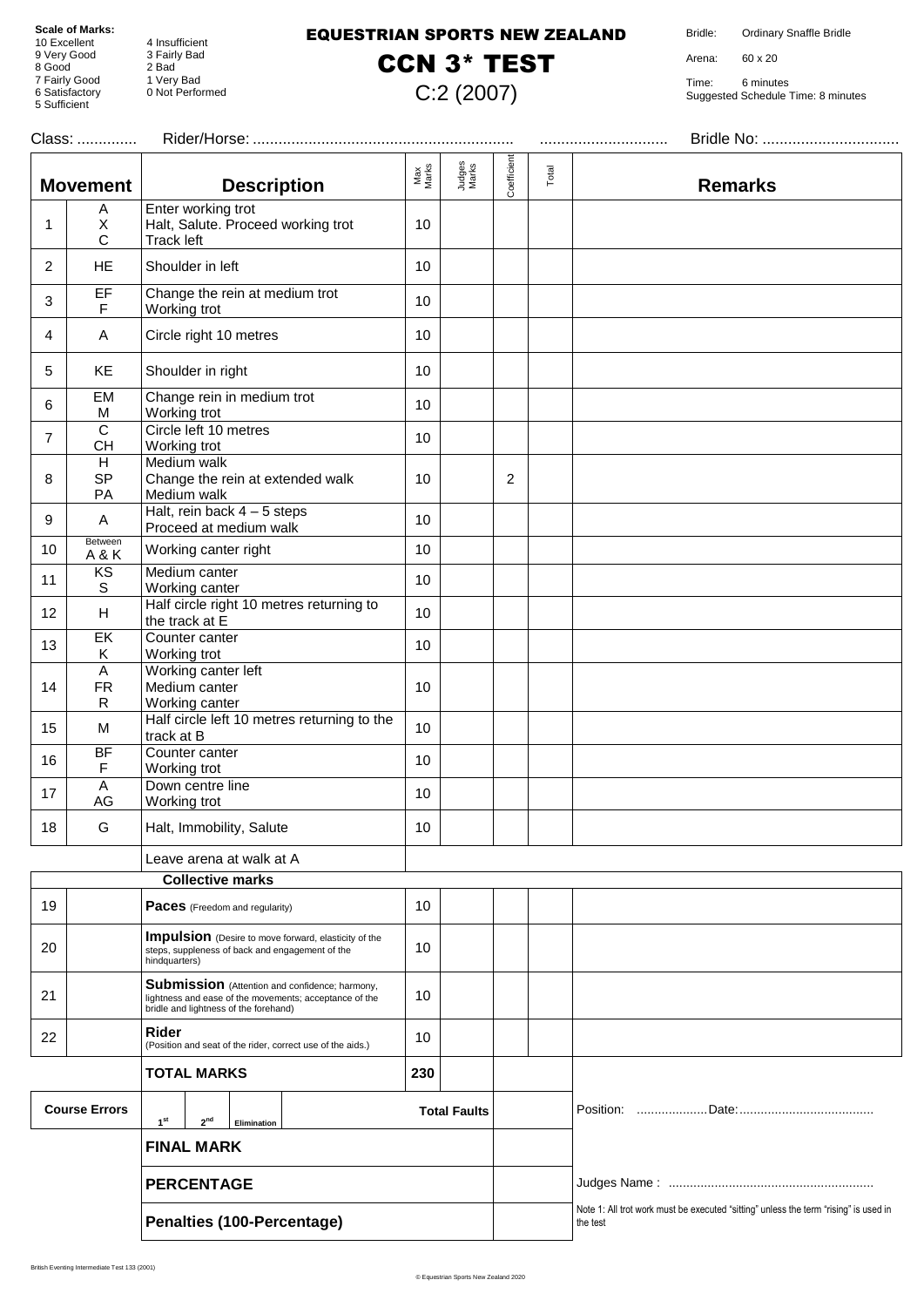8 Good 2 Bad

5 Sufficient

10 Excellent 4 Insufficient 9 Very Good 3 Fairly Bad 7 Fairly Good 1 Very Bad 6 Satisfactory 0 Not Performed

#### EQUESTRIAN SPORTS NEW ZEALAND

### CCN 3\* TEST

C:3 (2009)

Bridle: Ordinary Snaffle Bridle

Arena: 60 x 20

|                            | Class:                              |                                                                                                                                             |              |                                                                                                  |                |
|----------------------------|-------------------------------------|---------------------------------------------------------------------------------------------------------------------------------------------|--------------|--------------------------------------------------------------------------------------------------|----------------|
|                            | <b>Movement</b>                     | <b>Description</b>                                                                                                                          | Max<br>Marks | Judges<br>Points                                                                                 | <b>Remarks</b> |
| 1                          | A<br>C                              | Enter working trot<br>Halt, Immobility, Salute, Proceed working trot<br><b>Track Right</b>                                                  | 10           |                                                                                                  |                |
| $\overline{2}$             | <b>MXK</b>                          | Change the Rein Medium Trot (Sitting or Rising)                                                                                             | 10           |                                                                                                  |                |
| 3                          | K                                   | Working Trot (Mark for Transitions at M & K)                                                                                                | 10           |                                                                                                  |                |
| 4                          | FB                                  | Shoulder In Left                                                                                                                            | 10           |                                                                                                  |                |
| 5                          | BX<br>XE                            | Half 10 Metre Circle Left<br>Half 10 Metre Circle Right                                                                                     | 10           |                                                                                                  |                |
| 6                          | <b>EH</b>                           | Shoulder In Right                                                                                                                           | 10           |                                                                                                  |                |
| 7                          | $\mathsf{C}$                        | Halt Immobility 6 Seconds                                                                                                                   | 10           |                                                                                                  |                |
| 8                          |                                     | Rein Back 4 - 5 Steps Proceed Medium Walk                                                                                                   | 10           |                                                                                                  |                |
| 9                          | ME                                  | Change the Rein Extended Walk                                                                                                               | 10           |                                                                                                  |                |
| 10                         | Е<br><b>BR</b>                      | Medium Walk and 20 metre half circle to B<br>Medium Walk                                                                                    | 10           |                                                                                                  |                |
| 11                         | $\mathsf{R}$                        | Working Canter Left Directly from Walk                                                                                                      | 10           |                                                                                                  |                |
| 12                         | <b>RMCHS</b><br>S                   | <b>Working Canter Left</b><br>20 Metre Circle Left Medium Canter                                                                            | 10           |                                                                                                  |                |
| 13                         | $\overline{s}$<br>V                 | <b>Transition to Working Canter</b><br>Half 10 metre circle left to L<br>Up Centre Line                                                     | 10           |                                                                                                  |                |
| 14                         | Between<br>X & 1                    | Simple Change Through Walk                                                                                                                  | 10           |                                                                                                  |                |
| 15                         | <b>IGCMR</b><br>$\mathsf{R}$        | <b>Working Canter Right</b><br>20 Metre Circle Right Allowing the Horse to<br><b>Stretch Down</b>                                           | 10           |                                                                                                  |                |
| 16                         | $\mathsf{R}$<br>Ρ                   | <b>Working Canter</b><br>Half 10 Metre Circle Right to L<br>Up Centre Line                                                                  | 10           |                                                                                                  |                |
| 17                         | Between<br>X & 1                    | Simple Change Through Walk                                                                                                                  | 10           |                                                                                                  |                |
| 18                         | $\mathsf C$<br>Е<br>G               | <b>Track Left</b><br>Half 10 Metre Circle Left to Centre Line<br><b>Working Trot</b><br>Halt, Immobility, Salute                            | 10           |                                                                                                  |                |
|                            |                                     | Leave arena at walk on long rein at A                                                                                                       |              |                                                                                                  |                |
|                            |                                     | <b>Collective marks</b>                                                                                                                     |              |                                                                                                  |                |
| 19                         |                                     | <b>Paces</b> (Freedom and reqularity)                                                                                                       | 10           |                                                                                                  |                |
| 20                         |                                     | <b>Impulsion</b> (Desire to move forward, elasticity of the steps, suppleness of<br>back and engagement of the hindquarters)                | 10           |                                                                                                  |                |
| 21                         |                                     | Submission (Attention and confidence, harmony, lightness and ease of<br>movements, acceptance of the bridle and lightness of the forehand.) | 10           |                                                                                                  |                |
| 22                         | Rider<br>(Correct use of the aids.) |                                                                                                                                             | 10           |                                                                                                  |                |
|                            | <b>TOTAL POINTS</b>                 |                                                                                                                                             | 220          |                                                                                                  |                |
|                            | <b>Course Errors</b>                | <b>Total Faults</b><br>1 <sup>st</sup><br>2 <sup>nd</sup><br>Elimination                                                                    |              |                                                                                                  |                |
|                            |                                     | <b>FINAL MARK</b>                                                                                                                           |              |                                                                                                  |                |
|                            |                                     | Percentage                                                                                                                                  |              |                                                                                                  |                |
| Penalties (100-Percentage) |                                     |                                                                                                                                             |              | Note 1: All trot work must be executed "sitting" unless the term "rising" is used in<br>the test |                |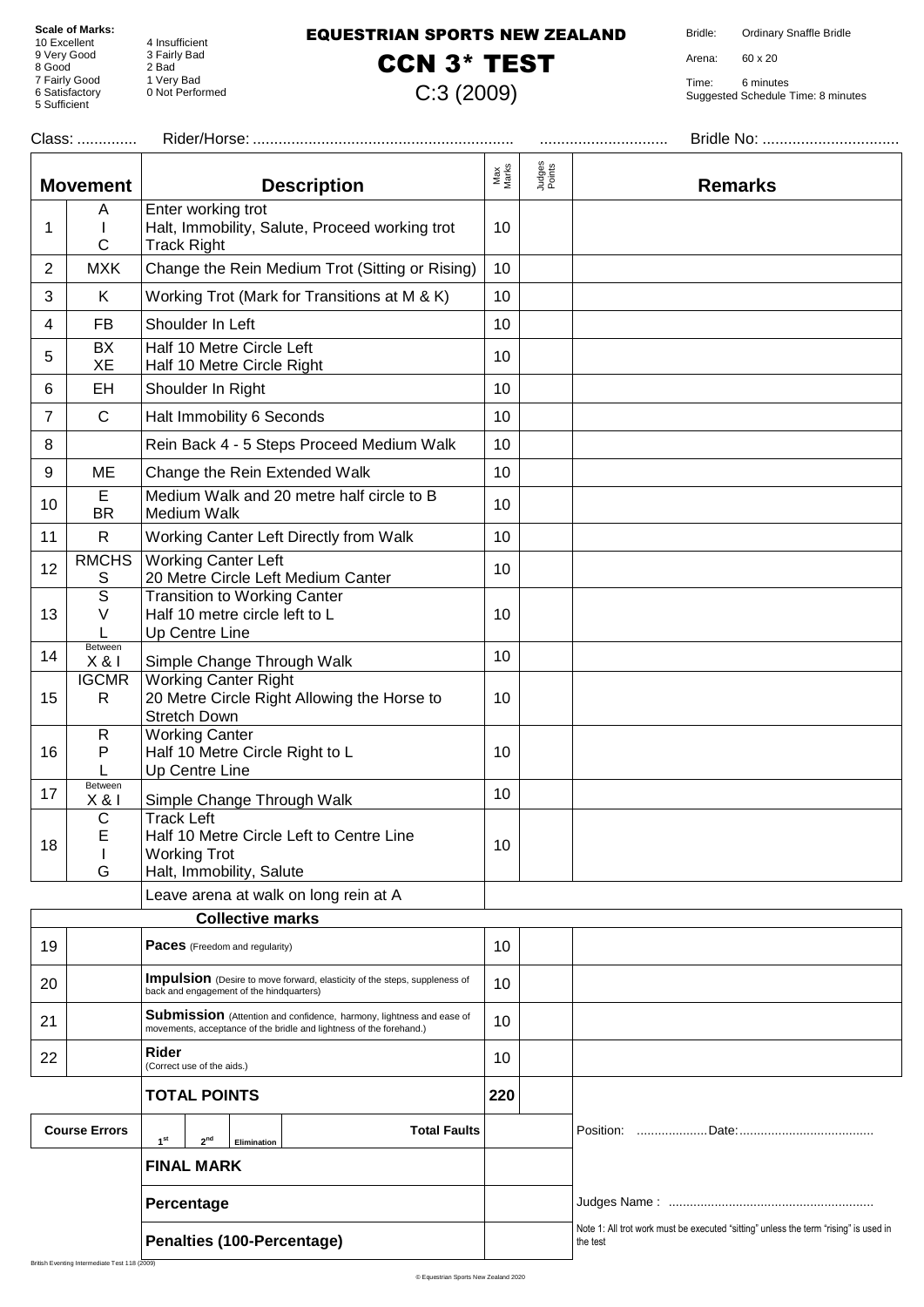8 Good 2 Bad

5 Sufficient

4 Insufficient 9 Very Good 3 Fairly Bad 7 Fairly Good 1 Very Bad 4 Insulficient<br>3 Fairly Bad<br>2 Bad<br>1 Very Bad<br>0 Not Performed

#### EQUESTRIAN SPORTS NEW ZEALAND

### CCN 3\* TEST

C:4 (2009)

Bridle: Ordinary Snaffle Bridle

Arena: 60 x 20

| Class: |                                            |                                                                                                                                                       |              |                     |             |       |                                                                                                  |
|--------|--------------------------------------------|-------------------------------------------------------------------------------------------------------------------------------------------------------|--------------|---------------------|-------------|-------|--------------------------------------------------------------------------------------------------|
|        | <b>Movement</b>                            | <b>Description</b>                                                                                                                                    | Max<br>Marks | Judges<br>Marks     | Coefficient | Total | <b>Remarks</b>                                                                                   |
| 1      | Α<br>X                                     | Enter at collected canter<br>Halt. Salute. Proceed at working trot                                                                                    | 10           |                     |             |       |                                                                                                  |
| 2      | $\overline{C}$<br><b>MXK</b><br>Κ          | Track right<br>Change rein at medium trot<br>Working trot                                                                                             | 10           |                     |             |       |                                                                                                  |
| 3      | P                                          | Circle left 10m diameter                                                                                                                              | 10           |                     |             |       |                                                                                                  |
| 4      | <b>BG</b><br>C                             | Half pass left<br>Track left                                                                                                                          | 10           |                     |             |       |                                                                                                  |
| 5      | <b>HXF</b><br>F                            | Change rein at medium trot<br>Working trot                                                                                                            | 10           |                     |             |       |                                                                                                  |
| 6      | $\vee$                                     | Circle right 10m diameter                                                                                                                             | 10           |                     |             |       |                                                                                                  |
| 7      | EG<br>C                                    | Half pass right<br>Track right                                                                                                                        | 10           |                     |             |       |                                                                                                  |
| 8      | M                                          | Extended walk                                                                                                                                         | 10           |                     |             |       |                                                                                                  |
| 9      | <b>MXK</b><br>Κ                            | Change rein at extended walk<br>Medium walk                                                                                                           | 10           |                     | 2           |       |                                                                                                  |
| 10     | A                                          | Halt - rein back 5 steps                                                                                                                              | 10           |                     |             |       |                                                                                                  |
| 11     |                                            | Proceed at collected canter left, without<br>halting                                                                                                  | 10           |                     |             |       |                                                                                                  |
| 12     | AC                                         | Serpentine 3 loops, each going to the<br>long side of the arena. The first and third<br>true canter, the second counter canter                        | 10           |                     |             |       |                                                                                                  |
| 13     | <b>HXF</b>                                 | Change rein at extended canter                                                                                                                        | 10           |                     |             |       |                                                                                                  |
| 14     | Before F<br>F                              | Collected canter<br>Simple change through walk                                                                                                        | 10           |                     |             |       |                                                                                                  |
| 15     | $\mathsf{AC}$                              | Serpentine 3 loops, each loop going to<br>the long side of the arena.<br>The first and third true canter, the<br>second counter canter                | 10           |                     |             |       |                                                                                                  |
| 16     | <b>MXK</b>                                 | Change rein at extended canter                                                                                                                        | 10           |                     |             |       |                                                                                                  |
| 17     | Before K<br>Κ<br>$\boldsymbol{\mathsf{A}}$ | Collected canter<br><b>Medium Walk</b><br>Down centre line                                                                                            | 10           |                     |             |       |                                                                                                  |
| 18     | DG                                         | Working trot                                                                                                                                          | 10           |                     |             |       |                                                                                                  |
| 19     | G                                          | Halt. Salute                                                                                                                                          | 10           |                     |             |       |                                                                                                  |
|        |                                            | Leave arena at walk at A                                                                                                                              |              |                     |             |       |                                                                                                  |
|        |                                            | Collective marks                                                                                                                                      |              |                     |             |       |                                                                                                  |
| 20     |                                            | <b>Paces</b> (Freedom and regularity)                                                                                                                 | 10           |                     |             |       |                                                                                                  |
| 21     |                                            | <b>Impulsion</b> (Desire to move forward, elasticity of the<br>steps, suppleness of back and engagement of the<br>hindquarters)                       | 10           |                     |             |       |                                                                                                  |
| 22     |                                            | <b>Submission</b> (Attention and confidence, harmony,<br>lightness and ease of movements, acceptance of the bridle<br>and lightness of the forehand.) | 10           |                     |             |       |                                                                                                  |
| 23     |                                            | Rider<br>(Correct use of the aids.)                                                                                                                   | 10           |                     |             |       |                                                                                                  |
|        |                                            | <b>TOTAL MARKS</b>                                                                                                                                    | 240          |                     |             |       |                                                                                                  |
|        | <b>Course Errors</b>                       | 1 <sup>st</sup><br>2 <sup>nd</sup><br>Elimination                                                                                                     |              | <b>Total Faults</b> |             |       |                                                                                                  |
|        |                                            | <b>FINAL MARK</b>                                                                                                                                     |              |                     |             |       |                                                                                                  |
|        |                                            | <b>PERCENTAGE</b>                                                                                                                                     |              |                     |             |       |                                                                                                  |
|        | Penalties (100-Percentage)                 |                                                                                                                                                       |              |                     |             |       | Note 1: All trot work must be executed "sitting" unless the term "rising" is used in<br>the test |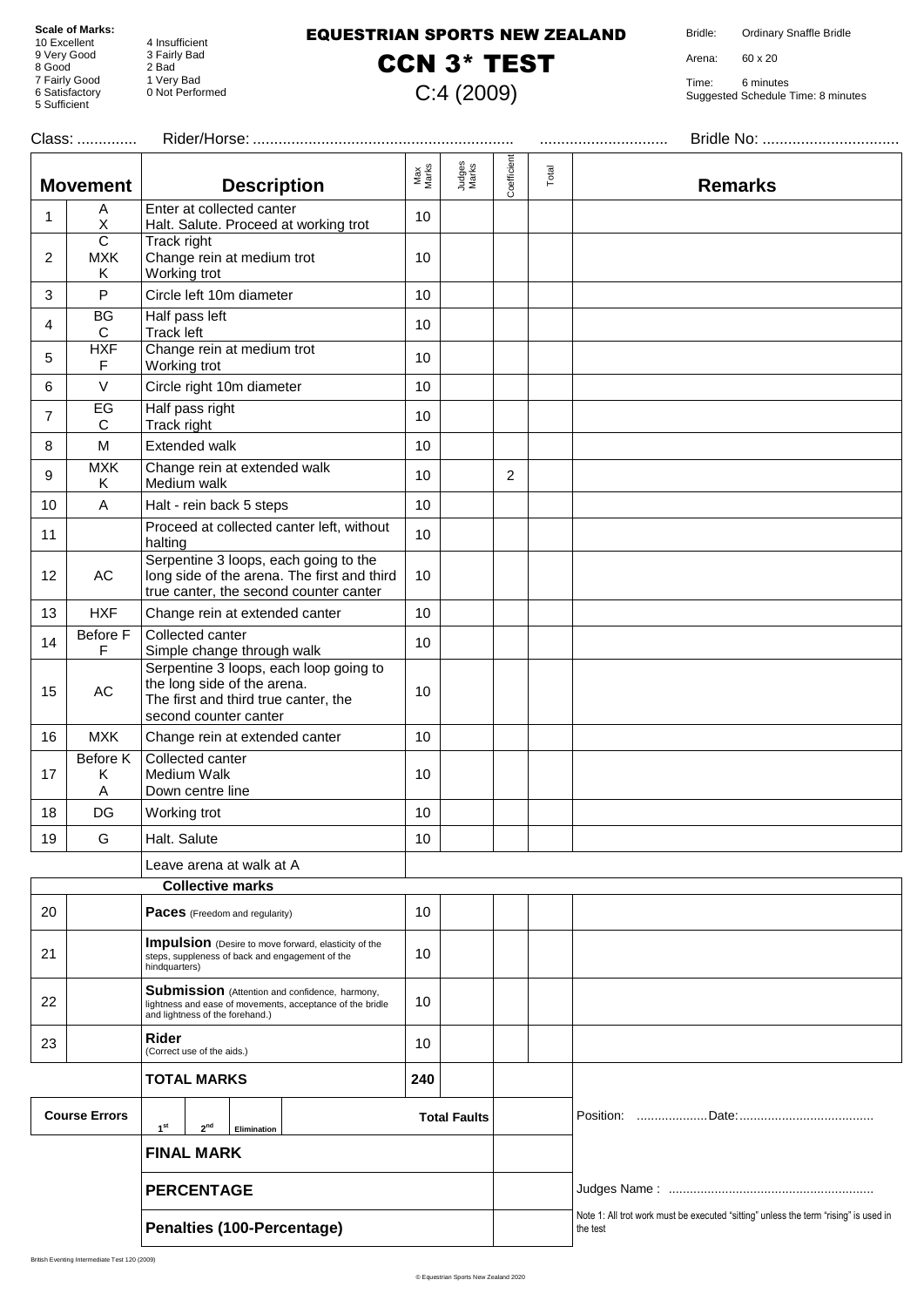9 Very Good 8 Good 2 Bad

5 Sufficient

4 Insufficient<br>3 Fairly Bad 7 Fairly Good 1 Very Bad 9 Fairly Bad<br>2 Bad<br>1 Very Bad<br>0 Not Performed

#### EQUESTRIAN SPORTS NEW ZEALAND

## CCN 4\* TEST

D:1 (2009)

Bridle: Ordinary Snaffle Bridle or Simple Double Bridle Arena: 60 x 20

Time: 7 min 30 secs Suggested Schedule Time: 9 minutes

|                | Class:<br>        |                                                                             |              |                 |                |       |                |  |
|----------------|-------------------|-----------------------------------------------------------------------------|--------------|-----------------|----------------|-------|----------------|--|
|                | <b>Movement</b>   | <b>Description</b>                                                          | Max<br>Marks | Judges<br>Marks | Coefficient    | Total | <b>Remarks</b> |  |
| 1              | Α<br>X<br>С       | Enter collected canter<br>Halt, Salute. Proceed working trot<br>Track right | 10           |                 |                |       |                |  |
| $\overline{2}$ | <b>MB</b><br>BX   | Shoulder-in right<br>Half circle 10m diameter                               | 10           |                 |                |       |                |  |
| 3              | XM<br>MCH         | Half pass right<br>Working trot                                             | 10           |                 |                |       |                |  |
| 4              | ${\sf HE}$<br>EX  | Shoulder in left<br>Half circle 10m diameter                                | 10           |                 |                |       |                |  |
| 5              | XH<br><b>HCM</b>  | Half pass left<br>Working trot                                              | 10           |                 |                |       |                |  |
| 6              | <b>MXK</b><br>Κ   | Change rein at medium trot<br>Working trot                                  | 10           |                 |                |       |                |  |
| $\overline{7}$ | A                 | Halt. Immobility 4 seconds. Proceed in<br>working trot                      | 10           |                 |                |       |                |  |
| 8              | <b>FXH</b>        | Change rein at extended trot                                                | 10           |                 |                |       |                |  |
| 9              | H<br>C            | Working trot<br>Medium walk                                                 | 10           |                 |                |       |                |  |
| 10             | ME<br>$\mathsf E$ | Change rein at extended walk<br>Medium walk                                 | 10           |                 | $\overline{2}$ |       |                |  |
| 11             | Between<br>E&V    | Half pirouette left                                                         | 10           |                 |                |       |                |  |
| 12             | Between<br>E&S    | Half pirouette right<br>Medium walk                                         | 10           |                 |                |       |                |  |
| 13             | Е<br>V            | Working trot<br>Collected canter left                                       | 10           |                 |                |       |                |  |
| 14             | A<br>DE           | Down centre line<br>Collected canter left                                   | 10           |                 |                |       |                |  |
| 15             | Between<br>E&S    | Flying change                                                               | 10           |                 |                |       |                |  |
| 16             | <b>SHCM</b>       | Collected canter right                                                      | 10           |                 |                |       |                |  |
| 17             | <b>MBP</b><br>P   | Medium canter<br>Collected canter                                           | 10           |                 |                |       |                |  |
| 18             | A<br>DB           | Down centre line<br>Collected canter right                                  | 10           |                 |                |       |                |  |
| 19             | Between<br>B&R    | Flying change                                                               | 10           |                 |                |       |                |  |
|                |                   | To carry forward                                                            | 200          |                 |                |       |                |  |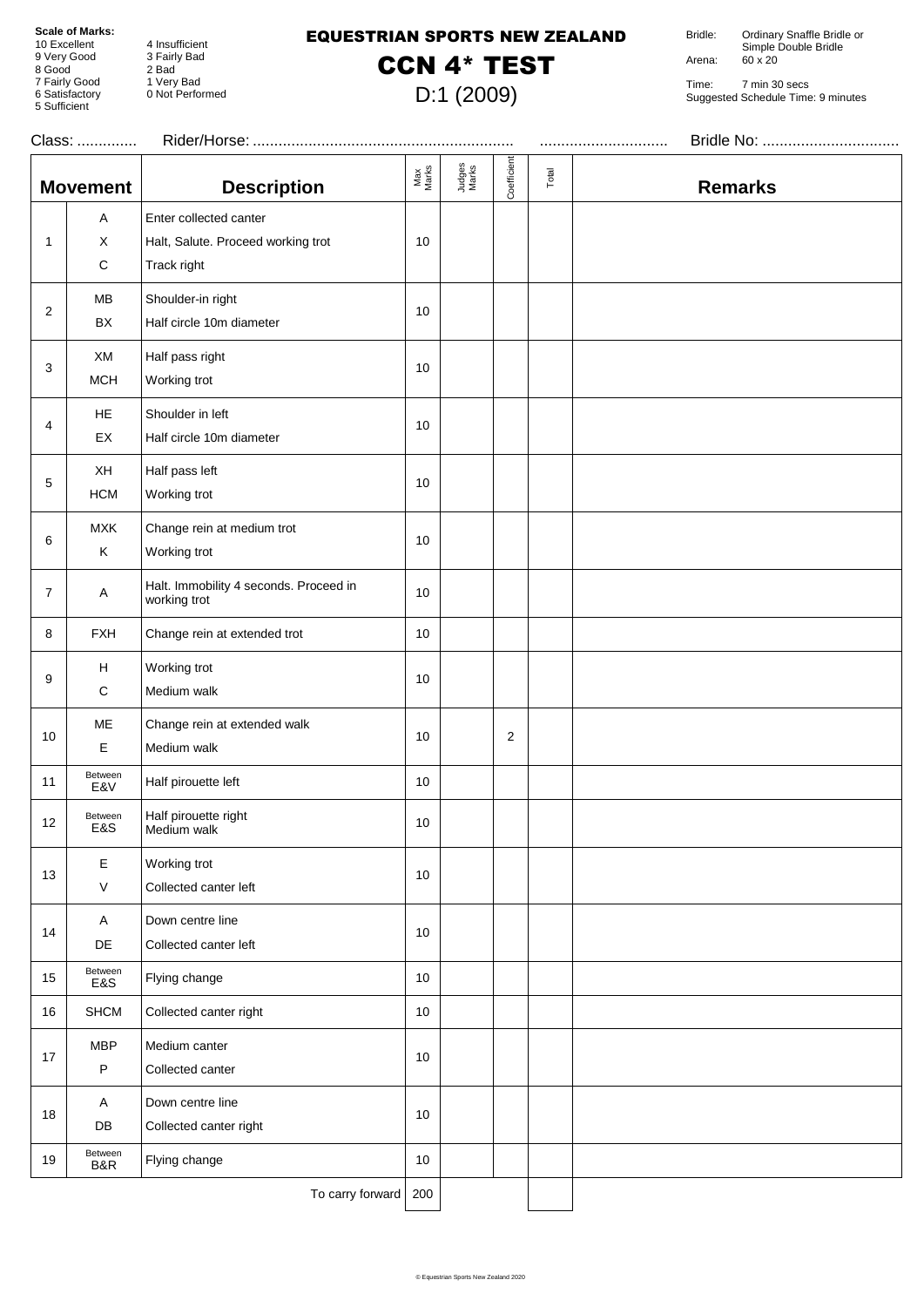|    |                      | Carried forward                                                                                                                                          | 200 |                     |  |                                                                                                                           |
|----|----------------------|----------------------------------------------------------------------------------------------------------------------------------------------------------|-----|---------------------|--|---------------------------------------------------------------------------------------------------------------------------|
| 20 | <b>RMCH</b>          | Collected canter left                                                                                                                                    | 10  |                     |  |                                                                                                                           |
| 21 | <b>HEV</b>           | Medium canter                                                                                                                                            | 10  |                     |  |                                                                                                                           |
|    | VA                   | Collected canter                                                                                                                                         |     |                     |  |                                                                                                                           |
| 22 | Α                    | Down centre line                                                                                                                                         | 10  |                     |  |                                                                                                                           |
|    | AG                   | Collected canter                                                                                                                                         |     |                     |  |                                                                                                                           |
| 23 | G                    | Halt, Immobility, Salute                                                                                                                                 | 10  |                     |  |                                                                                                                           |
|    |                      | Leave arena at walk at A                                                                                                                                 |     |                     |  |                                                                                                                           |
|    |                      | <b>Collective marks</b>                                                                                                                                  |     |                     |  |                                                                                                                           |
| 24 |                      | Paces (Freedom and regularity)                                                                                                                           | 10  |                     |  |                                                                                                                           |
| 25 |                      | Impulsion (Desire to move forward, elasticity of the<br>steps, suppleness of back and engagement of the<br>hindquarters)                                 | 10  |                     |  |                                                                                                                           |
| 26 |                      | <b>Submission</b> (Attention and confidence; harmony,<br>lightness and ease of the movements; acceptance of the<br>bridle and lightness of the forehand) | 10  |                     |  |                                                                                                                           |
| 27 |                      | Rider<br>(Position and seat of the rider, correct use of the aids.)                                                                                      | 10  |                     |  |                                                                                                                           |
|    |                      | <b>TOTAL MARKS</b>                                                                                                                                       | 280 |                     |  |                                                                                                                           |
|    | <b>Course Errors</b> | 1 <sup>st</sup><br>2 <sup>nd</sup><br>Elimination                                                                                                        |     | <b>Total Faults</b> |  |                                                                                                                           |
|    | <b>FINAL MARK</b>    |                                                                                                                                                          |     |                     |  |                                                                                                                           |
|    |                      | <b>PERCENTAGE</b>                                                                                                                                        |     |                     |  |                                                                                                                           |
|    |                      | Penalties (100-Percentage)                                                                                                                               |     |                     |  | Note 1: The working, medium and extended trots must be executed "sitting"<br>unless the term "rising" is used in the test |

British Eventing Advanced Test 121 (2009)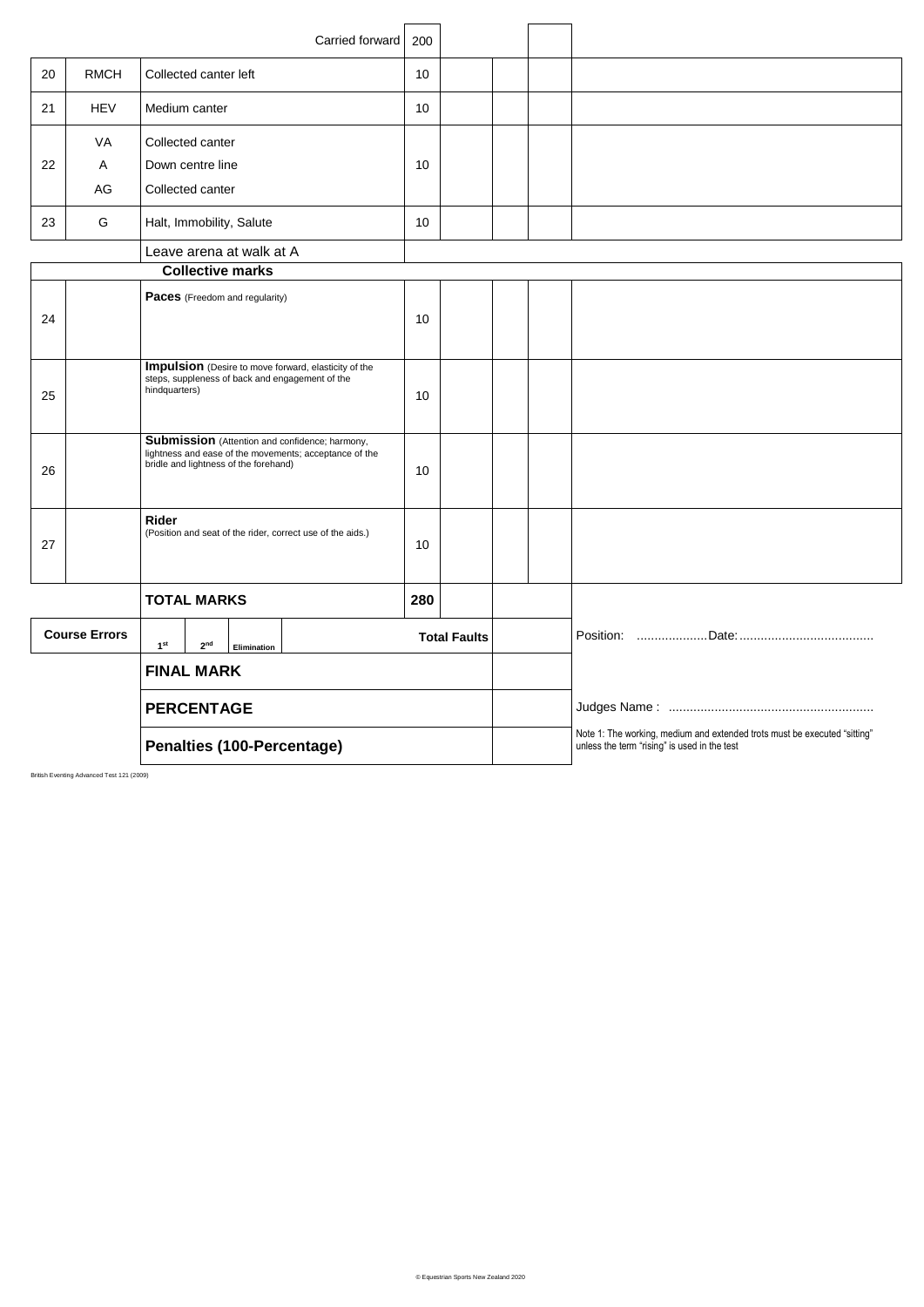8 Good 2 Bad

5 Sufficient

4 Insufficient 9 Very Good 3 Fairly Bad 7 Fairly Good 1 Very Bad 4 Insulficient<br>3 Fairly Bad<br>2 Bad<br>1 Very Bad<br>0 Not Performed

#### EQUESTRIAN SPORTS NEW ZEALAND

### CCN 4\* TEST

D:2 (2009)

Bridle: Ordinary Snaffle Bridle or Simple Double Bridle Arena: 60 x 20

|                | Class:                    |                                                                            |              |                 |                |
|----------------|---------------------------|----------------------------------------------------------------------------|--------------|-----------------|----------------|
|                | <b>Movement</b>           | <b>Description</b>                                                         | Max<br>Marks | Judges<br>Marks | <b>Remarks</b> |
| $\mathbf{1}$   | Α<br>$\mathbf{I}$         | Enter collected canter<br>Halt, Immobility, Salute. Proceed collected trot | 10           |                 |                |
| $\overline{2}$ | $\mathbf C$<br><b>MXK</b> | <b>Track Right</b><br>Change the Rein in Medium Trot Rising                | 10           |                 |                |
| 3              | Κ                         | Collected Trot (Mark for Transitions at M & K)                             | 10           |                 |                |
| 4              | A<br>DX                   | Down Centre Line<br>Shoulder In Left                                       | 10           |                 |                |
| 5              | XH                        | Half Pass Left                                                             | 10           |                 |                |
| 6              | C<br>GX                   | Down Centre Line<br>Shoulder In Right                                      | 10           |                 |                |
| $\overline{7}$ | XK                        | Half Pass Right                                                            | 10           |                 |                |
| 8              | AFP<br><b>PXS</b>         | Medium Walk<br><b>Extended Walk</b>                                        | 10           |                 |                |
| 9              | <b>SHC</b>                | Medium Walk (Mark for Medium Walk A-P & S-C)                               | 10           |                 |                |
| 10             | $\mathbf C$               | Canter Right Direct From Walk                                              | 10           |                 |                |
| 11             | <b>RBF</b>                | Medium Canter                                                              | 10           |                 |                |
| 12             | F                         | Collected Canter (Mark For Transitions at R & F)                           | 10           |                 |                |
| 13             | A<br>DB                   | Down Centre Line<br>Half Pass Right                                        | 10           |                 |                |
| 14             | BM                        | <b>Counter Canter</b>                                                      | 10           |                 |                |
| 15             | M                         | Flying Change of Leg                                                       | 10           |                 |                |
| 16             | <b>MCS</b><br><b>SEK</b>  | <b>Collected Canter Left</b><br><b>Extended Canter</b>                     | 10           |                 |                |
| 17             | Κ                         | Collected Canter (Mark For Transitions at S & K)                           | 10           |                 |                |
| 18             | A<br>DE                   | Down Centre Line<br>Half Pass Left                                         | 10           |                 |                |
|                |                           | To carry forward                                                           | 180          |                 |                |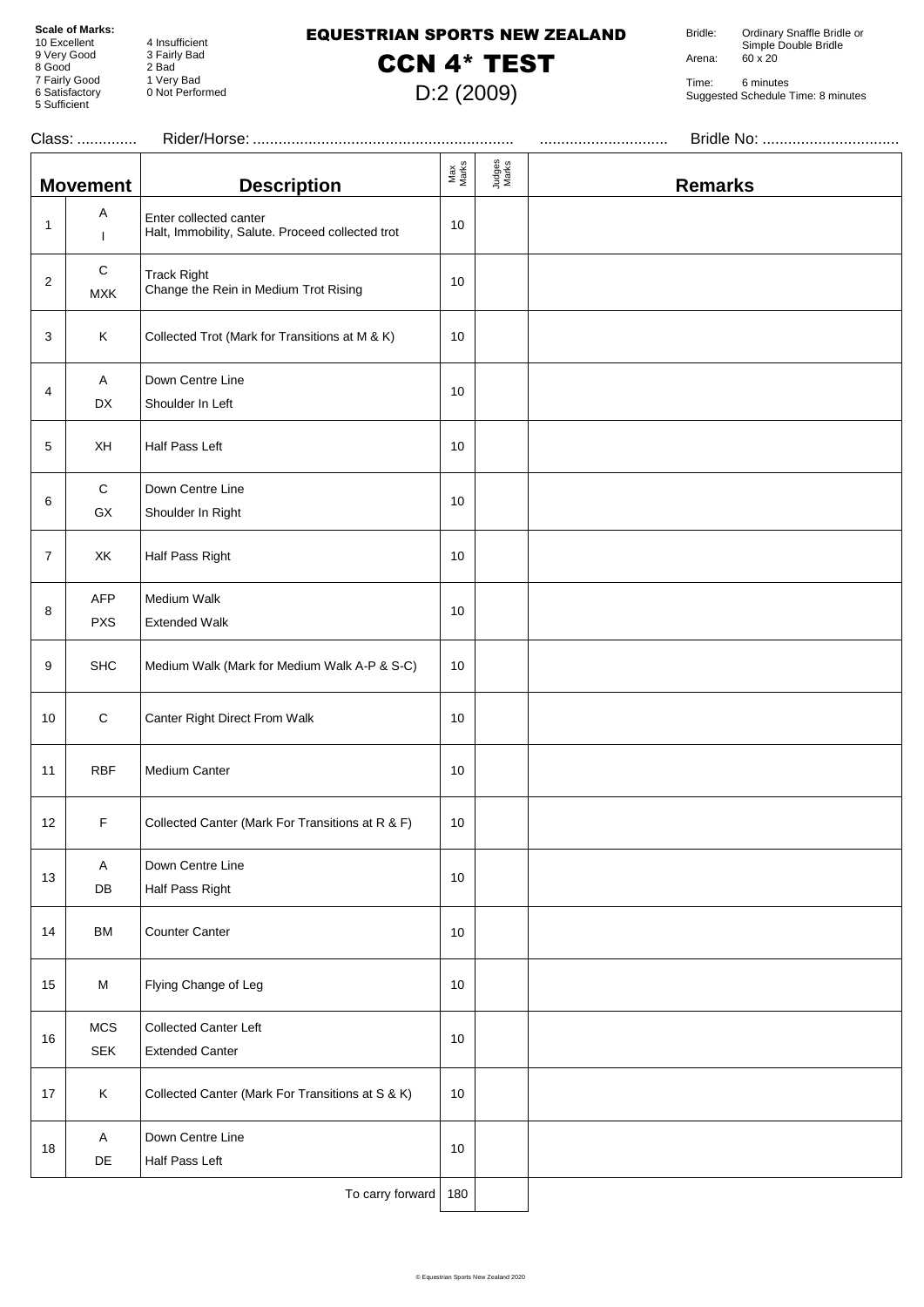|    | <b>Movement</b>                  | <b>Description</b>                                                                                                                                | Max<br>Marks | Judges<br>Marks | <b>Remarks</b>                                                                                                            |
|----|----------------------------------|---------------------------------------------------------------------------------------------------------------------------------------------------|--------------|-----------------|---------------------------------------------------------------------------------------------------------------------------|
|    |                                  | To carry forward                                                                                                                                  | 180          |                 |                                                                                                                           |
| 19 | EH                               | <b>Counter Canter</b>                                                                                                                             | 10           |                 |                                                                                                                           |
| 20 | H                                | Flying Change of Leg                                                                                                                              | 10           |                 |                                                                                                                           |
| 21 | <b>HCMB</b><br>В<br>$\mathbf{I}$ | <b>Collected Canter Right</b><br>Half 10 Metre Diameter Circle Right to X<br>Halt Immobility 4 Seconds                                            | 10           |                 |                                                                                                                           |
| 22 | $\mathbf{I}$<br>С                | Rein Back 5 Steps Proceed at Collected Trot<br><b>Track Left</b>                                                                                  | 10           |                 |                                                                                                                           |
| 23 | <b>HXF</b><br>F                  | Change The Rein at Extended Trot<br><b>Collected Trot</b>                                                                                         | 10           |                 |                                                                                                                           |
| 24 | Α<br>X                           | Down Centre Line<br>Halt, Immobility, Salute                                                                                                      | 10           |                 |                                                                                                                           |
|    |                                  | To carry forward                                                                                                                                  | 240          |                 |                                                                                                                           |
|    |                                  | <b>Collective marks</b>                                                                                                                           |              |                 |                                                                                                                           |
| 25 |                                  | Paces (Freedom and regularity)                                                                                                                    | 10           |                 |                                                                                                                           |
| 26 |                                  | Impulsion (Desire to move forward, elasticity of the steps,<br>suppleness of back and engagement of the hindquarters)                             | 10           |                 |                                                                                                                           |
| 27 |                                  | Submission (Attention and confidence; harmony, lightness and<br>ease of the movements; acceptance of the bridle and lightness of the<br>forehand) | 10           |                 |                                                                                                                           |
| 28 |                                  | Rider<br>(Position and seat of the rider, correct use of the aids.)                                                                               | 10           |                 |                                                                                                                           |
|    |                                  | <b>TOTAL MARKS</b>                                                                                                                                | 280          |                 |                                                                                                                           |
|    | <b>Course Errors</b>             | <b>Total Faults</b><br>1 <sup>st</sup><br>$2^{\rm nd}$<br>Elimination                                                                             |              |                 |                                                                                                                           |
|    |                                  | <b>FINAL MARK</b>                                                                                                                                 |              |                 |                                                                                                                           |
|    |                                  | <b>PERCENTAGE</b>                                                                                                                                 |              |                 |                                                                                                                           |
|    |                                  | Penalties (100-Percentage)                                                                                                                        |              |                 | Note 1: The working, medium and extended trots must be executed "sitting" unless the term<br>"rising" is used in the test |